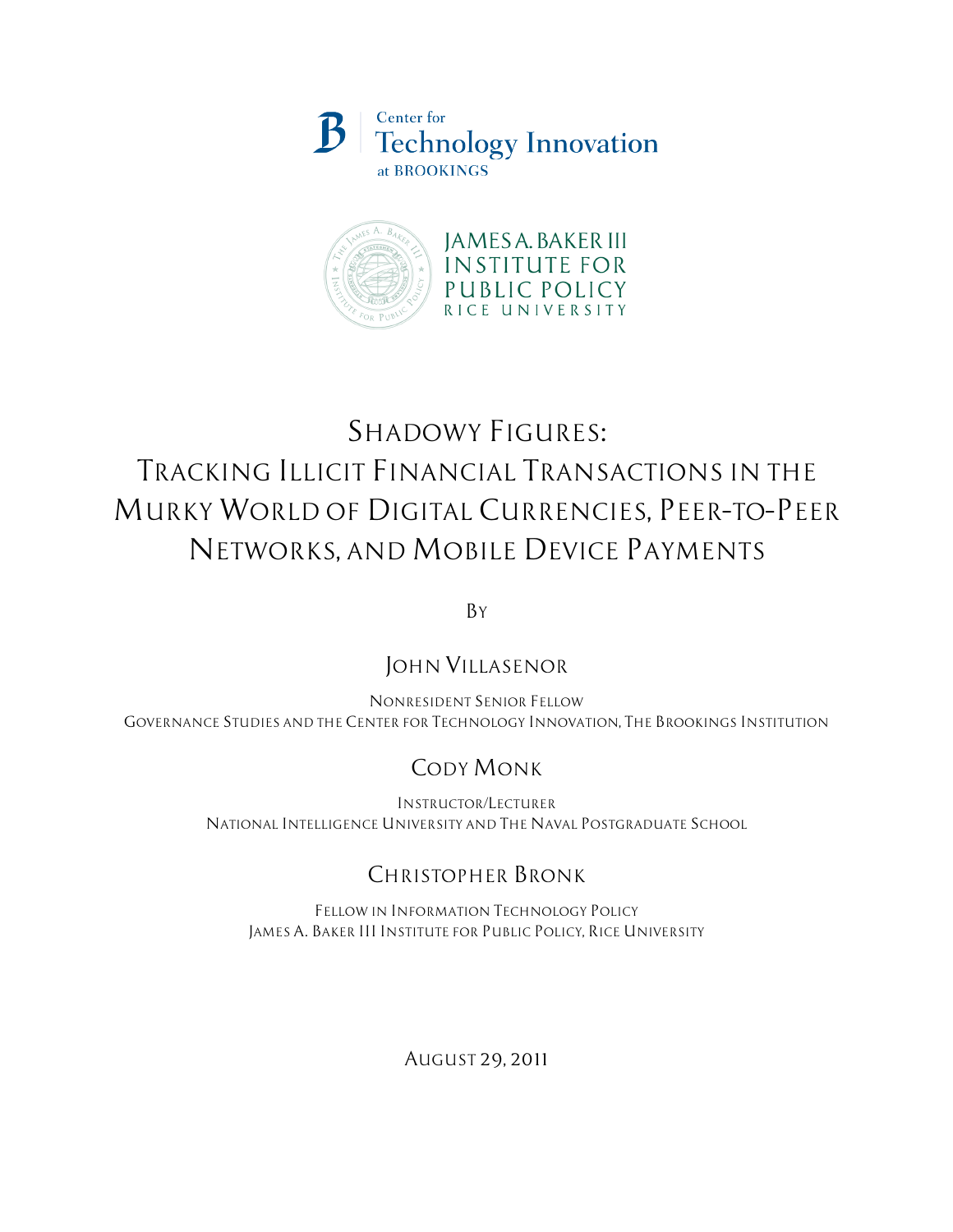*THIS PAPER WAS WRITTEN BY A RESEARCHER (OR RESEARCHERS) WHO PARTICIPATED IN A BAKER INSTITUTE AND CENTER FOR TECHNOLOGY INNOVATION AT BROOKINGS RESEARCH PROJECT. THE RESEARCH AND VIEWS EXPRESSED IN THIS PAPER ARE THOSE OF THE INDIVIDUAL RESEARCHERS, AND DO NOT NECESSARILY REPRESENT THE VIEWS OF THE JAMES A. BAKER III INSTITUTE FOR PUBLIC POLICY OR THE CENTER FOR TECHNOLOGY INNOVATION AT BROOKINGS.*

*© 2011 BY THE JAMES A. BAKER III INSTITUTE FOR PUBLIC POLICY AT RICE UNIVERSITY AND THE CENTER FOR TECHNOLOGY INNOVATION AT BROOKINGS*

*THIS MATERIAL MAY BE QUOTED OR REPRODUCED WITHOUT PRIOR PERMISSION, PROVIDED APPROPRIATE CREDIT IS GIVEN TO THE AUTHORS, THE JAMES A. BAKER III INSTITUTE FOR PUBLIC POLICY, AND THE CENTER FOR TECHNOLOGY INNOVATION AT BROOKINGS.*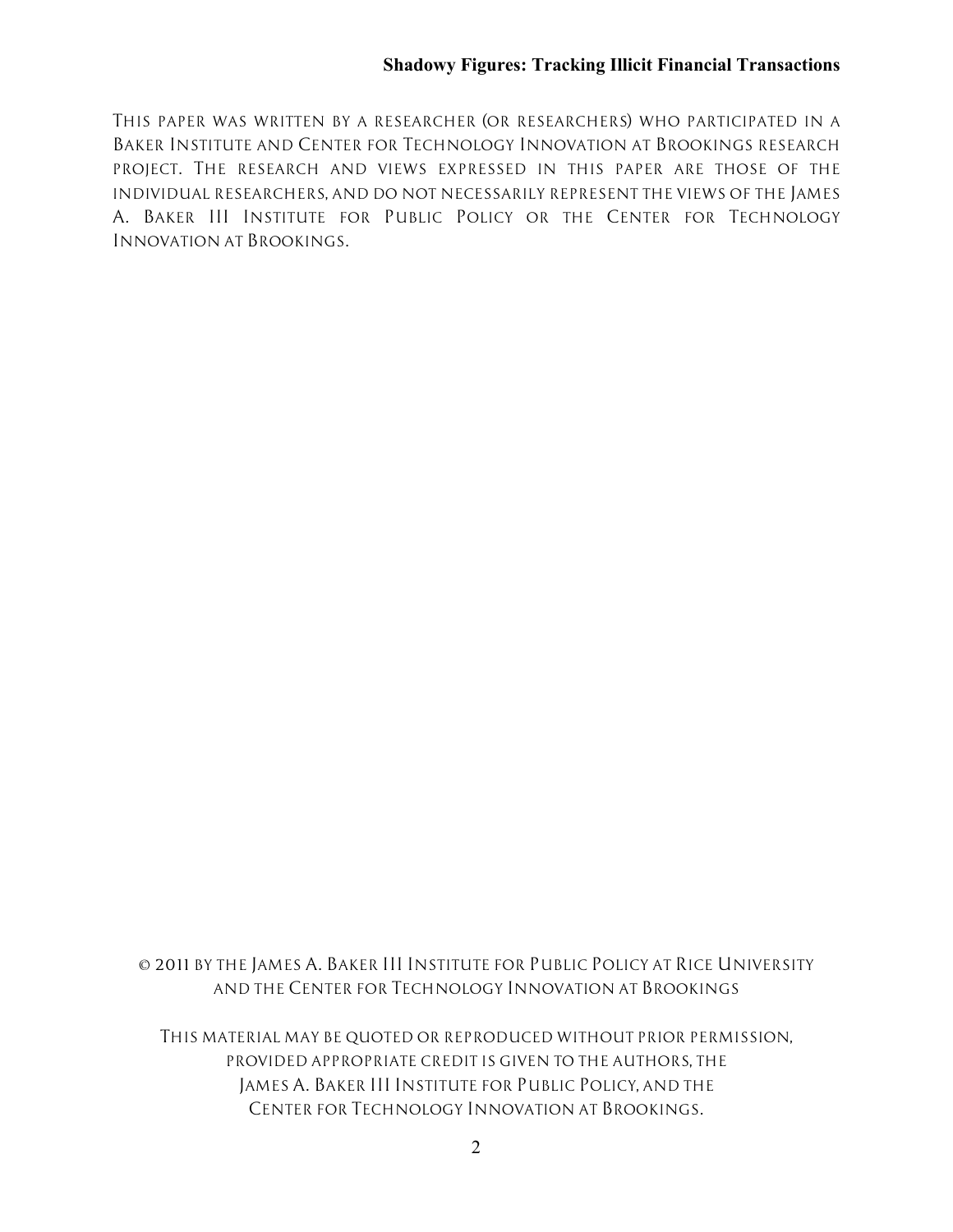# *ABOUT THE CENTER FOR TECHNOLOGY INNOVATION AT BROOKINGS*

The Center for Technology Innovation at Brookings focuses on delivering research that impacts public debate and policymaking. Our work centers on identifying and analyzing key developments to increase innovation; developing and publicizing best practices to relevant stakeholders; briefing policymakers about actions needed to improve innovation; and enhancing the public and media's understanding of technology innovation.

The Brookings Institution is a private, nonprofit organization. Its mission is to conduct high quality independent research and to provide innovative, practical recommendations for policymakers and the public. The conclusions and recommendations of any Brookings publication are solely those of its author(s), and do not reflect the views of the institution, its management, or its other scholars.

# *ABOUT THE JAMES A. BAKER III INSTITUTE FOR PUBLIC POLICY AT RICE UNIVERSITY*

The mission of the Baker Institute is to help bridge the gap between the theory and practice of public policy by drawing together experts from academia, government, media, business and nongovernmental organizations. By involving policymakers and scholars, as well as students (tomorrow's policymakers and scholars), the institute seeks to improve the debate on selected public policy issues and to make a difference in the formulation, implementation and evaluation of public policy, both domestic and international. The Baker Institute is an integral part of Rice University, one of the nation's most distinguished institutions of higher education. The efforts of Baker Institute fellows and affiliated Rice faculty focus on several ongoing research projects, details of which can be found on the institute's website, http://bakerinstitute.org.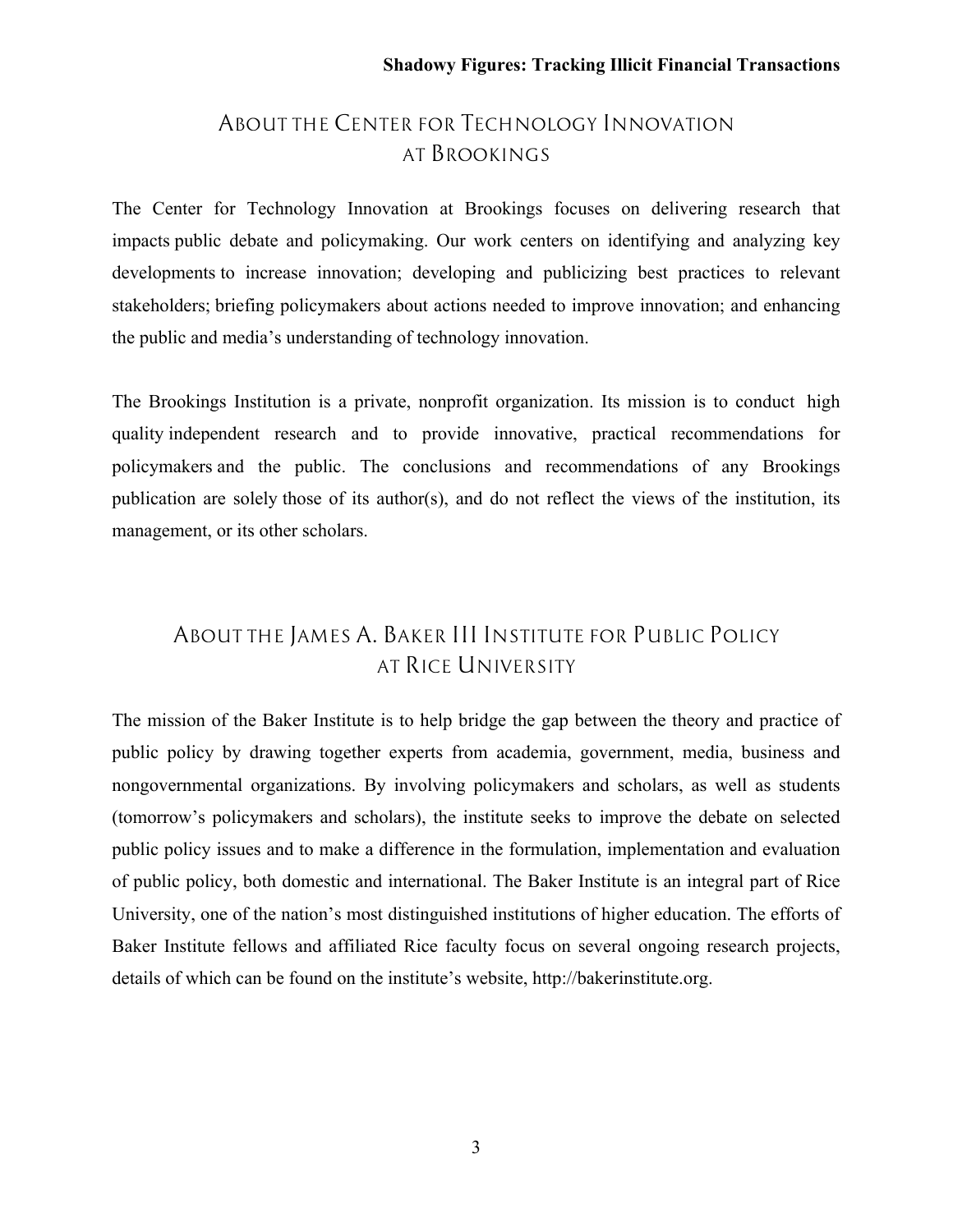### **Executive Summary**

The history of the movement of money is as complex and varied as the history of money itself, and includes ships laden with gold bullion, desert caravans carrying salt or cowry shells, armored trucks filled with banknotes, paper checks, and today, a large and quickly growing list of digital transfer methods. Secrecy and anonymity have always played roles in the movement of money, most commonly because they offer a strong measure of privacy and protection against being targeted by thieves, but also because the parties in financial transactions can have other reasons—some legitimate, some not—for keeping a low profile.

The combination of the enormous growth in social networks, the complexity of peer-to-peer systems and software, and the number of Internet and wirelessly connected devices is altering the landscape of financial transactions at a rate and to a degree that is unprecedented. Today, such transactions can be conducted not only using traditional, state-backed currencies, but also through purely digital currencies, virtual currencies, and virtual goods. In addition, mobile phone-based money transfer systems enabling traditional currencies to be moved in novel ways are experiencing rapid adoption, particularly in developing nations.

Almost no one would argue that governments do not have a right to track and trace digital financial transactions associated with activities such as terrorism and human trafficking. It is less clear, however, how governments can surmount the formidable technical and organizational challenges associated with detecting and monitoring these transactions. The solution will require a combination of self-regulation, government-industry collaboration, and change in both technology and culture within government agencies.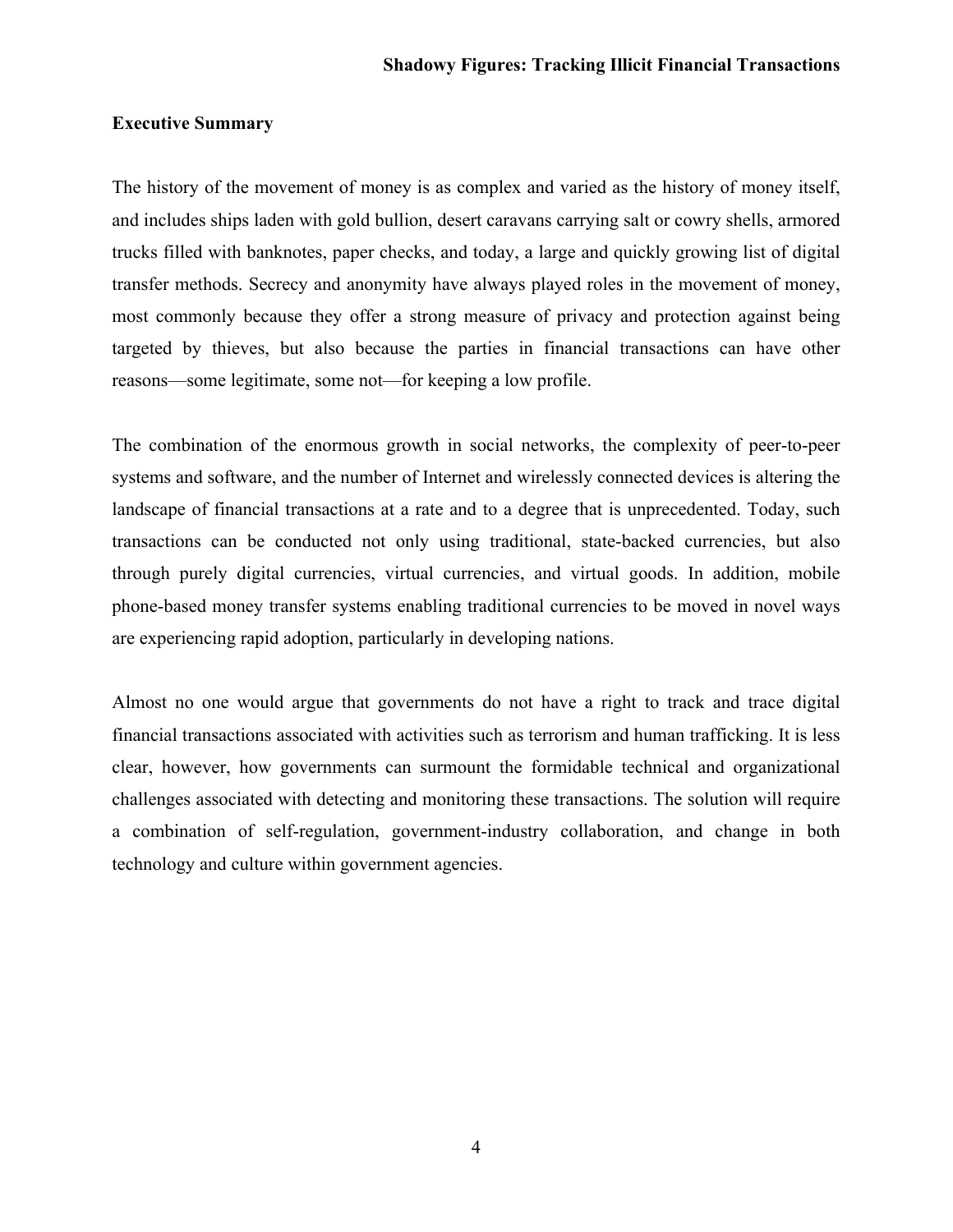### **Introduction**

"Follow the money. Always follow the money,"<sup>1</sup> advises Deep Throat in the 1976 Watergate film *All the Presidents Men*. "To where?" Bob Woodward's character responds. This exchange captures the essence of financial transactions, which, at their core, involve combining the concepts of money, movement, and location.

Today, information can be exchanged among billions of computers, mobile phones, tablets, and other Internet and wirelessly connected devices. There are robust online markets in virtual goods, sometimes paid for using virtual currencies. Computers across the globe can be used collectively to store information in a distributed manner so that the information is, in a sense, both nowhere and everywhere at the same time. Encrypted data that conveys or unlocks value can move thousands of miles in milliseconds. And all of this flexibility is being used to design new ways to move money.

As a result, the landscape of financial transactions today involves levels of complexity that would have been unimaginable in the Watergate era. Increasingly, this landscape also includes systems explicitly designed to deliver financial opacity. Using these systems, the proverbial suitcase filled with cash can now be handed to someone on the other side of the world as easily—or more easily—than it can be handed to someone in a city park in the dark of night.

While there is a wide spectrum of views regarding the right to digital privacy, almost no one disputes the notion that the right to digital financial privacy does not extend to providing an impenetrable legal shield for the online financial activities of terrorist groups, human traffickers, or drug cartels. Today, government agencies and other organizations that include monitoring of illicit financial activity within their charter face an environment in which the methods to track transactions are increasingly mismatched to the methods used to perform them. Resolving this mismatch will require new tools, increased cooperation within and across governments, and cultural changes.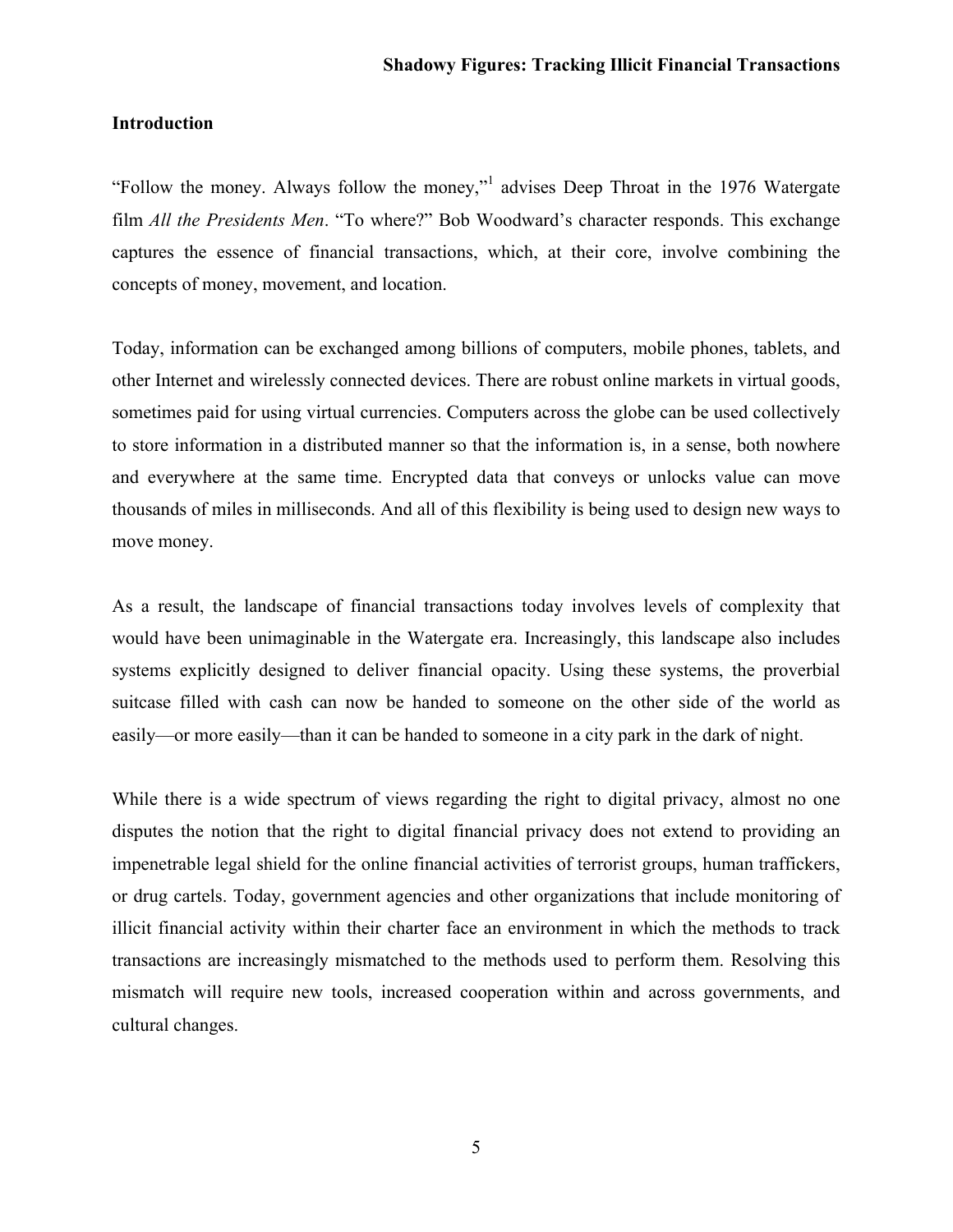### **Hiding in Plain Sight**

While financial obfuscation can benefit from advanced technology, it does not require it. For example, *Hawala*<sup>2</sup> and other informal value transfer systems long predate the advent of computers and the Internet, and**,** in more recent years, have been of concern to authorities because of their potential to be used for money laundering and terror financing.<sup>3</sup> Modern technology changes the game, however, by enabling an almost endless list of new ways to facilitate financial opacity.

Technology-facilitated transactions can be designed to be invisible. Alternatively, they can be designed to be visible but anonymous. Amounts, sources, and destinations can be intentionally structured to be misleading. Transactions can be masked as other activities appearing to have nothing to do with money. The possibilities are limited only by the demonstrably high levels of imagination and skill of people who dream up new ways to use technology.

Obfuscation is possible, in part, due to a positive feedback loop with respect to scale. As the ecosystem designed to support opaque transactions grows in size and sophistication, such transactions will become easier and more efficient to conduct, thus attracting more participants to join the ecosystem and further increasing its power to obfuscate. The Internet and the profusion of wireless devices and networks greatly expands the ability to decentralize, and, therefore, to hide. As a result, while every digital transaction may in theory be available to find, tracing a specific suspect transaction that is intentionally buried "in the noise" can be like trying to find a pickpocket who just stole a wallet in a crowded market. The knowledge that the pickpocket is certainly among the hundreds of people within view is of little comfort if there is no practical ability to search every person in the market.

Scale enables vanishingly low transaction costs, which are an essential element in the ability to hide larger movements of money by conducting many smaller transactions. A movement of \$900,000 conducted using 100 different electronic transfers of \$9,000 might be easy to spot. If, however, the power of a large, distributed online network were used to move this money using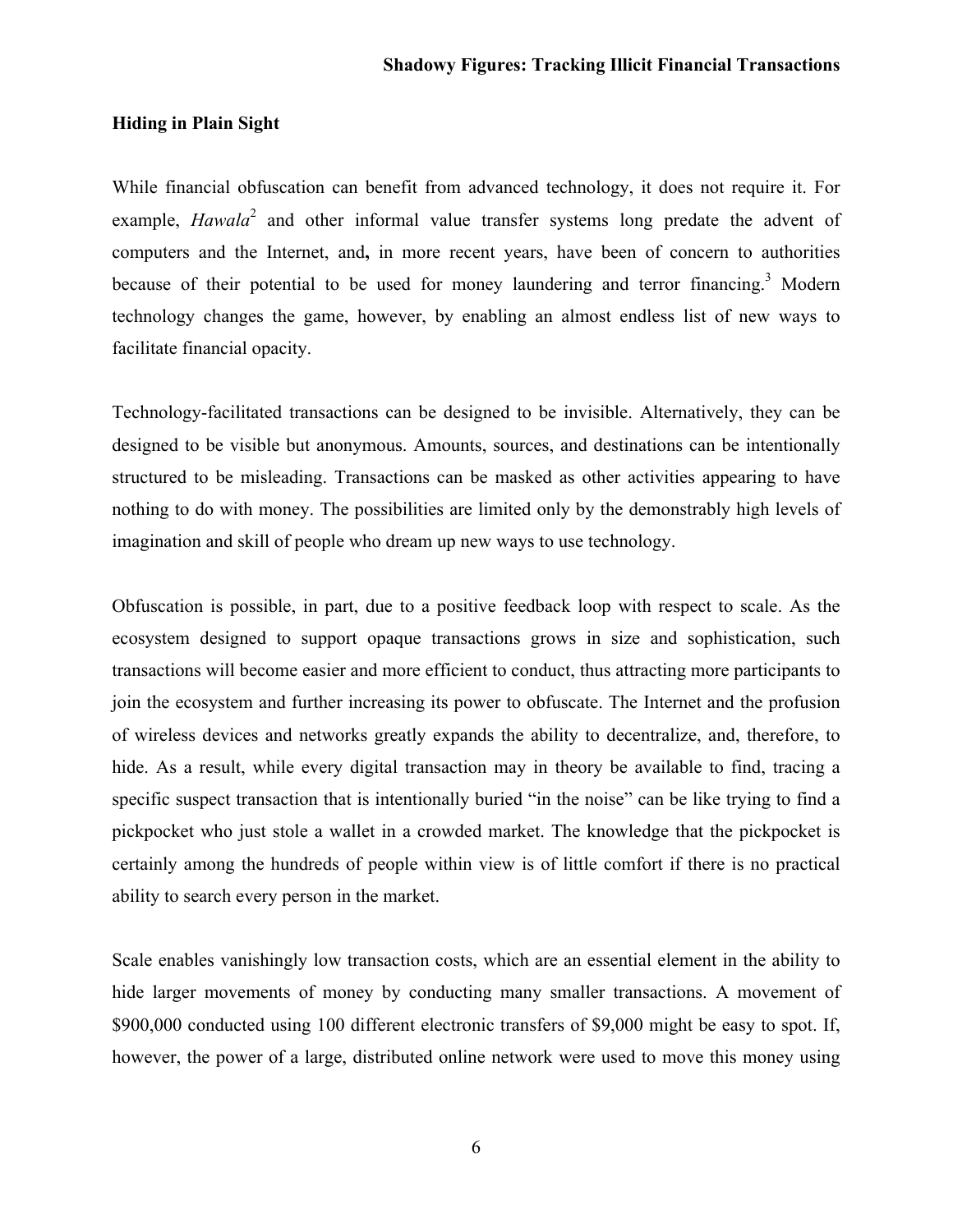100,000 transactions with randomized amounts generally in the \$6 to \$15 range, detection would be much more difficult.

Increased scale also contributes to trust. The recipient of a payment must have confidence that the transaction is genuine, that it will hold its value, and that others will later accept it as a medium of exchange. A person making a payment places trust in the ability of the entities involved in delivering the payment to complete and verify the delivery. As digital approaches for hiding payments become more mature, they will have more liquidity and higher volumes and thus be trusted by larger numbers of users.

### **A Multiplicity of Currencies**

In l996, physician Douglas Johnson started spending his evenings writing software to create egold, a new digital currency that, though not issued by any government, would be fully backed by gold stored at various locations around the world. By 2001, there were nearly 300,000 e-gold customer accounts with an aggregate value of about \$16 million.<sup>4</sup> As it grew, Nevis-based e-gold drew attention from criminals who found it a convenient means to launder money and conduct transactions related to identity theft, and then from the U.S. Department of Justice, which in April 2007 unsealed an indictment charging Johnson and two principal e-gold directors with, among other crimes, money laundering and operating an unlicensed money transmitting business.<sup>5</sup> As the Department of Justice press release announcing the indictment stated:

Persons seeking to use the E Gold payment system were only required to provide a valid email address to open an E Gold account – no other contact information was verified. Once an individual opened an E Gold account, he/she could fund the account using any number of exchangers, which converted national currency into E Gold. Once open and funded, account holders could access their accounts through the Internet and conduct anonymous transactions with other parties anywhere in the world. $<sup>6</sup>$ </sup>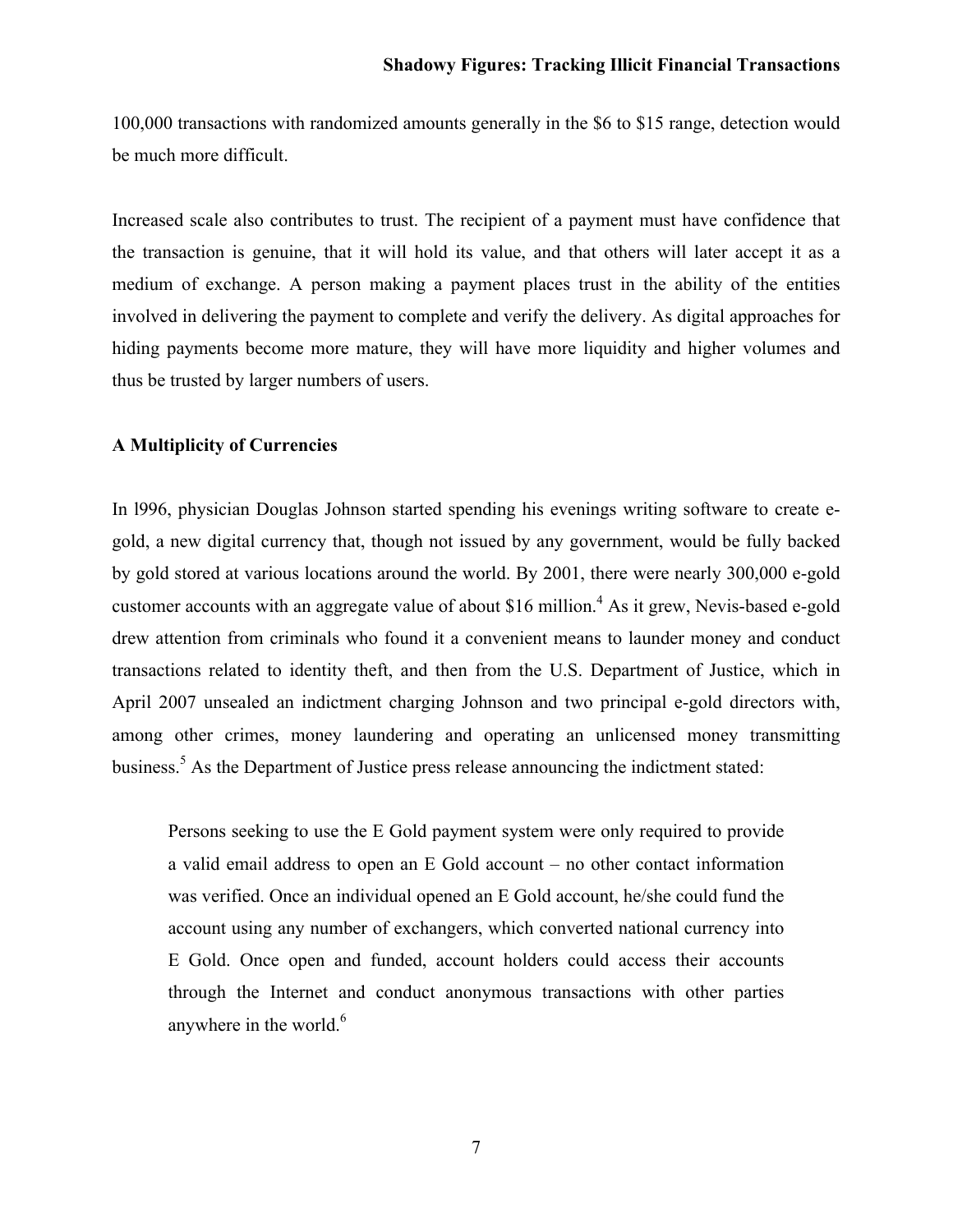In addressing the indictment, FBI Cyber Division Assistant Director James Finch noted that "the advent of new electronic currency systems increases the risk that criminals, and possibly terrorists, will exploit these systems to launder money and transfer funds globally to avoid law enforcement scrutiny and circumvent banking regulations and reporting."<sup>7</sup> In July 2008, Jackson and the two indicted e-gold directors pleaded guilty to some of the charges and agreed to comply with federal and state money transfer laws.<sup>8</sup>

E-gold operated openly, had centralized operations, and was overseen by at least three principals resident in the United States. These attributes made it easier for U.S. authorities to investigate egold and bring it into compliance with U.S. banking laws—a lesson certainly not lost on those intent on creating the next generation of methods for anonymous money exchange.

Enter Bitcoin, a digital currency based on a paper<sup>9</sup> that was self-published on the Internet in 2009 by an author listed as Satoshi Nakamoto, and whose true identity and location has generated much speculation but much less concrete information. Bitcoin utilizes a peer-to-peer network to create multiple complete replicas of transactions conducted by people whose identities are hidden behind public-private key encryption pairs.<sup>10</sup>

While e-gold was backed by actual gold, Bitcoin is fully virtual, backed only by the confidence of the people who use it for transactions. A governmental entity attempting to shut down Bitcoin servers in its territory would almost certainly find that even more servers would spring up, Hydra-like, in other parts of the world. As of July 23, 2011, there were approximately 6.9 million Bitcoins trading at a value of more than \$13 per Bitcoin, corresponding to a total supply of over  $$90$  million.<sup>11</sup>

Perhaps unsurprisingly, the use of encrypted identities in Bitcoin has spurred the creation of an online market that accepts payments only in Bitcoins and links anonymous drug buyers with anonymous drug sellers.<sup>12</sup> As Senators Joe Manchin (D-WV) and Charles Schumer (D-NY) stated in a June 2011 letter sent to Attorney General Eric Holder and Drug Enforcement Administration Administrator Michele Leonhart, "after purchasing Bitcoins through an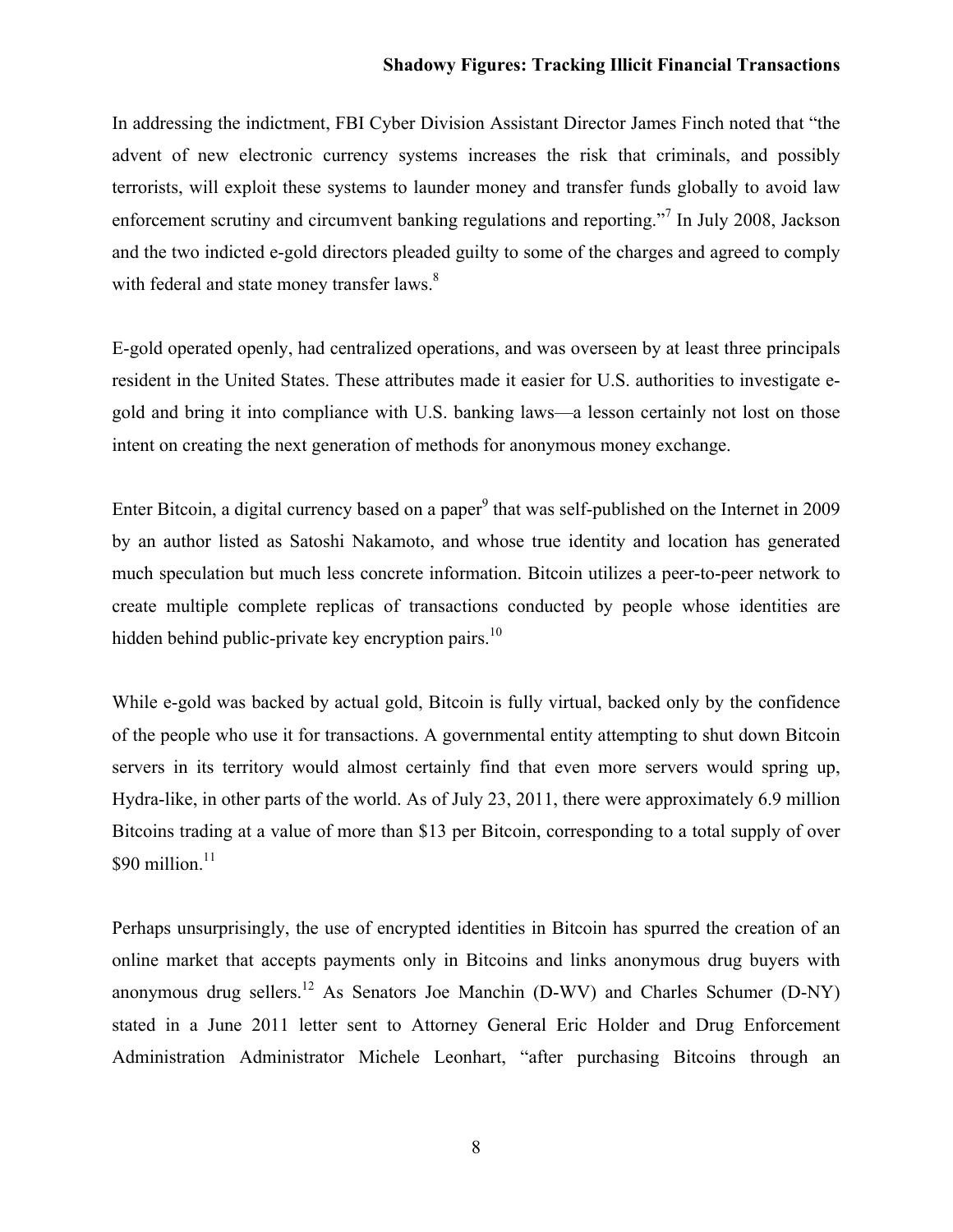exchange, a user can create an account on Silk Road and start purchasing illegal drugs from individuals around the world and have them delivered to their homes within days."<sup>13</sup>

The potential Achilles heel of Bitcoin—that each server in the network contains a complete record of all transactions—will almost certainly be addressed in future systems that distribute transaction information so that no single server or small collection of servers contains a complete transaction record. It is also possible to envision systems in which the transaction records are not only distributed, but evanescent, so that even the collective information stored on all the servers in the system at any given time would not enable a complete reconstruction of transaction history.

#### **Virtual Worlds**

Another trend with direct implications for financial transactions is the growth in virtual worlds, which has been accompanied by a corresponding growth in virtual goods, markets, and currencies. Virtual worlds are usually created to provide entertainment for their users and profit for their designers. However, as they have grown, they have evolved into economies with sufficient scale and complexity to enable the conduct of large**,** off-the-radar financial transactions.

One of the earliest virtual worlds to achieve significant scale is Linden Lab's Second Life, which uses a virtual currency called the Linden Dollar (L\$). While the trade in L\$ is not enormous, neither is it insignificant. The L\$ transactions in Q1 2011 had an aggregate equivalent U.S. dollar value of US\$30 million. The L\$ money supply in Q1 2011 was equivalent to US\$29.3 million, an increase of approximately 12 percent over the money supply in Q1 2010.<sup>14</sup>

The market in virtual goods transactions related to massively multiplayer online role-playing games (MMORPG), which includes purchases using virtual currencies as well as real currencies (called real-money trade, or RMT),<sup>15</sup> is much larger and somewhat less transparent than that of Second Life. This market has grown out of the ability in MMORPGs to generate currency— "gold," in the case of the popular World of Warcraft (WoW) game. WoW's gold currency has yielded prospectors—game players paid to collect gold through gameplay that can then be sold outside the game platform to other players in a process known as gold farming.<sup>16</sup> Often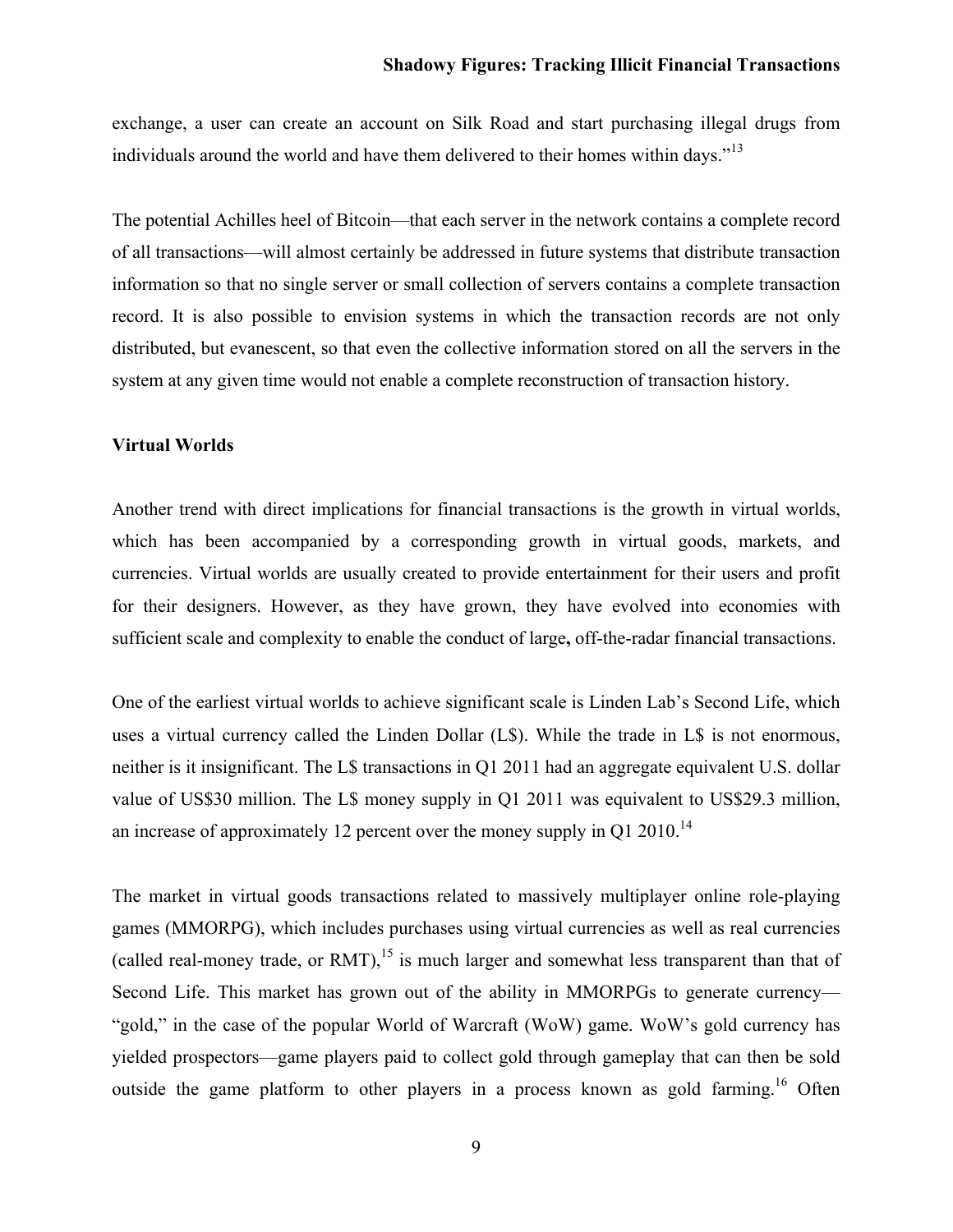concentrated in lower-wage countries with adequate bandwidth to service WoW online play, gold farming has become a genuine job option for growing numbers of people.

As of 2008, the gold farming economy was estimated to include 400,000 gold farmers earning an average of \$145 per month and producing a global market valued at \$500 million.<sup>17</sup> This is similar to the gross domestic product (GDP) of Samoa—still very small on a global scale, but many times larger than the output of Second Life.<sup>18</sup> The means of production for gold farming are relatively simple—computers, connectivity, and players. Given the continued growth in online gaming, the gold farming economy has undoubtedly grown significantly since 2008.

According to South Korean authorities quoted in an August 4, 2011, *New York Times* article,<sup>19</sup> North Korea has adopted gold farming as means to help address its perennial shortage of hard currency. A senior official at South Korea's International Crime Investigation Unit stated that North Korean hackers had created software to accumulate points in online games that were then converted to cash for the North Korean government. The scheme is alleged to have generated \$6 million in under two years.

Facebook has become the hub for social-network-based games, most notably in relation to Zynga, the company behind Farmville, Cityville, and Mafia Wars. The mechanisms that create an external marketplace in the WoW model have in Zynga been captured as a primary source of revenue. As a result, Zynga has experienced spectacular growth, with expected 2011 revenues pegged at almost \$1 billion.<sup>20</sup> Due largely to the growth in social-network-based games, the U.S. market for virtual goods is projected to exceed \$2 billion in 2011.<sup>21</sup>

Virtual goods can be used in novel ways to facilitate financial transactions. If \$15,000 is sent in support of criminal activity from the United States to a foreign country using a traditional interbank wire transfer, the transaction will be documented in accordance with various recording requirements. If ownership of virtual goods worth \$15,000 is conveyed from a person in the United States to a person overseas who then exchanges those goods for cash, assembling the information linking the sender, recipient, and amount would be a far more difficult task. In addition to technology hurdles, there would be legal hurdles arising from the number and variety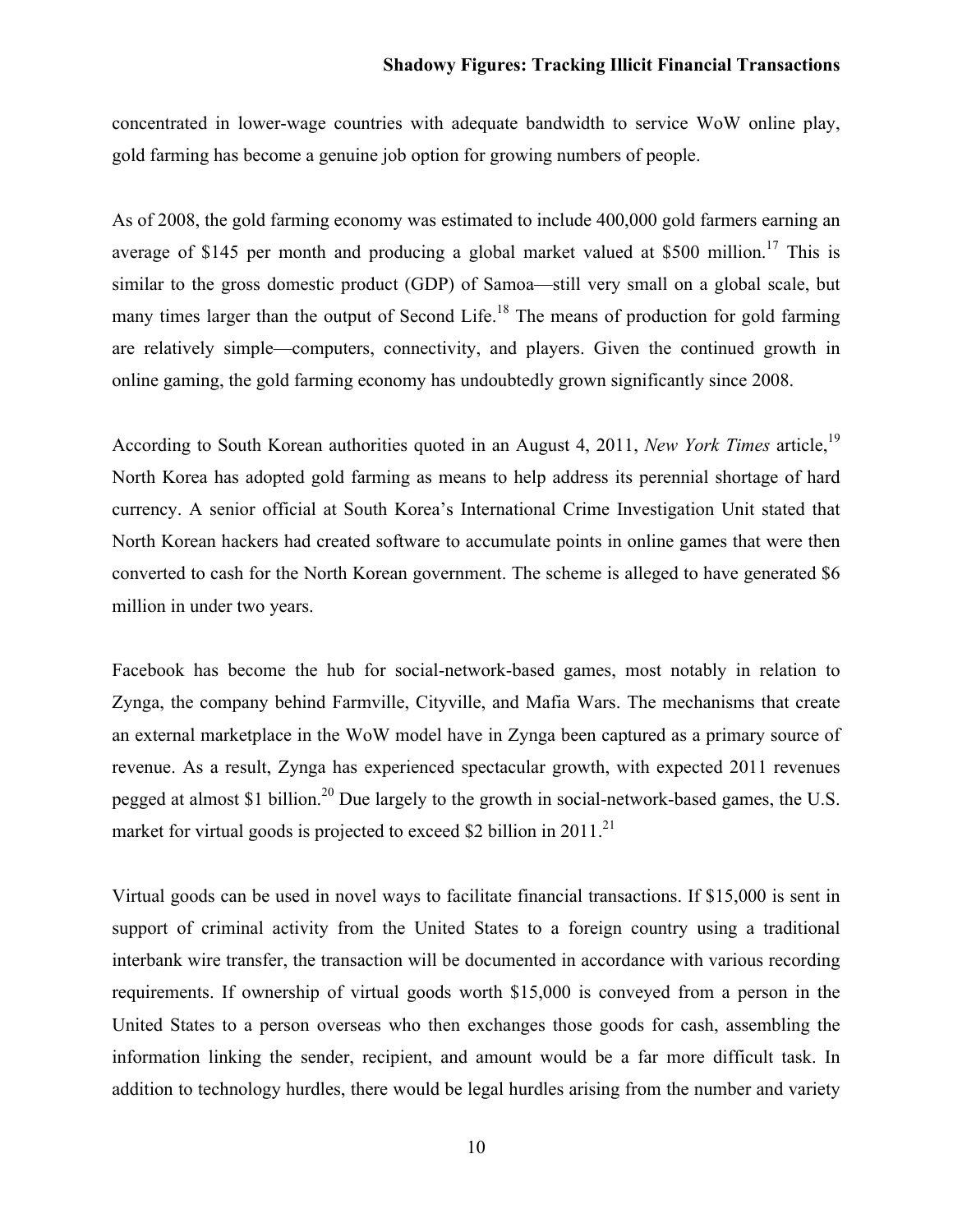of entities in two or more countries that might each have partial information related to the transaction, and from the differing laws in those countries. These hurdles would be even steeper if the transaction were conducted through large numbers of intermediaries, each located in a different country.

#### **Mobile Money**

In addition to enabling virtual currencies and virtual worlds, information technology is also making it possible to move traditional currencies in nontraditional ways. Over the last decade, considerable economic activity, particularly in developing countries, has migrated to mobile phones. In large parts of the developing world, what were once predominantly cash and barter economies are being transformed by the widespread adoption of mobile-phone-enabled payments in locales often having limited wireline telecommunications infrastructure, spotty electrical grids, few paved roads, and high numbers of "unbanked" people who do not hold traditional bank accounts.

M-PESA is a pioneering mobile money transfer (MMT) service offered by Kenya-based Safaricom and Vodaphone that has experienced spectacular growth. As explained in a recent *EE Times India* article:

M-Pesa allows its users to load money on their mobile devices by making deposits with M-Pesa agents residing in rural and remote areas with limited or no banking facilities. The deposited money is exchanged for "e-float" which can be used for making payments or money transfers.<sup>22</sup>

The service, which was initially launched in early 2007, grew to more than 6 million users in 2009, more than 9 million users in 2010, and nearly 14 million users as of March 2011. In 2010, M-PESA was used to perform over 305 million transactions, with a daily average volume of over \$24 million. $23$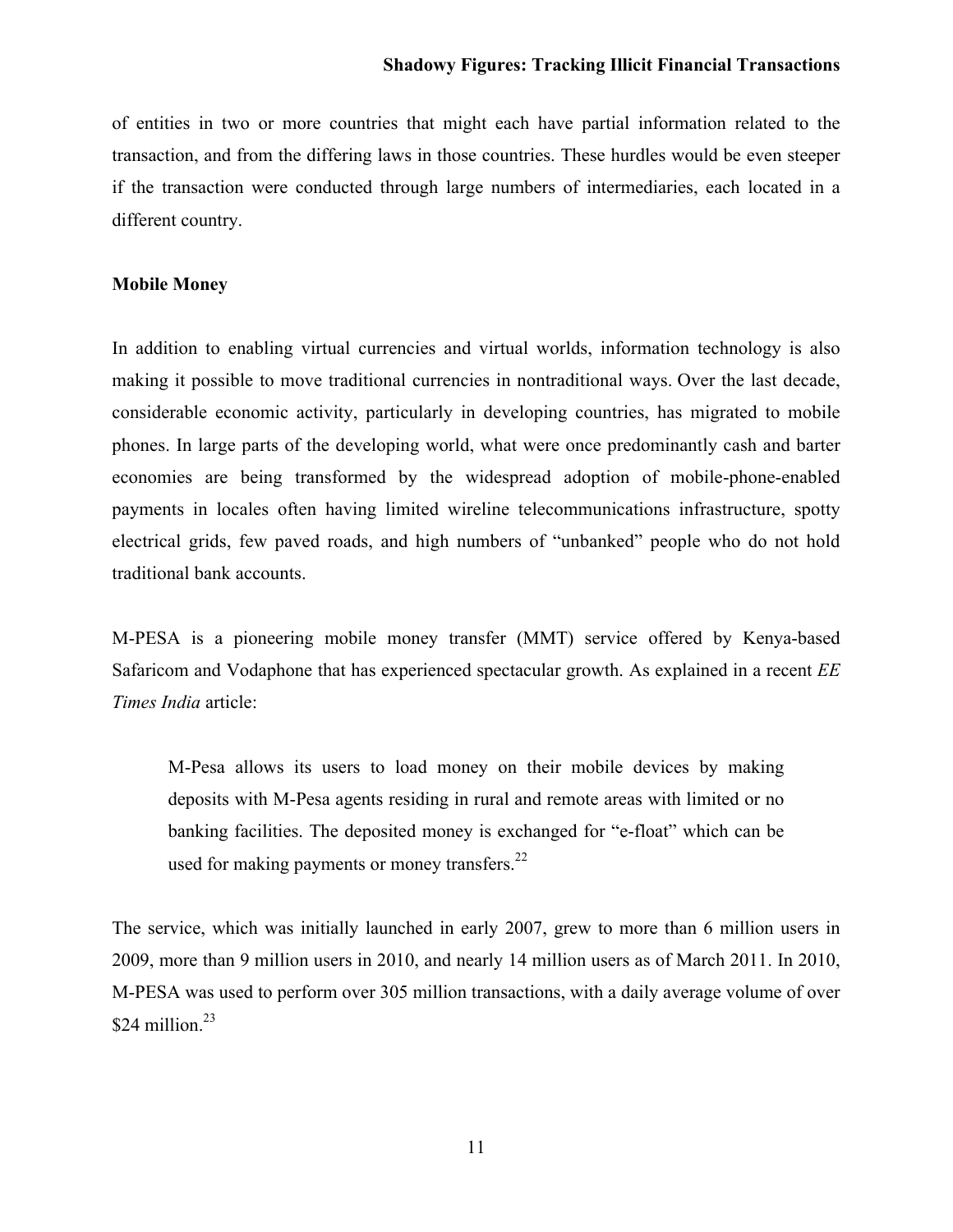In a survey of M-PESA users conducted in late 2009 and described in an October 2010 MIT report, $24$  more than 80 percent of users reported using M-PESA as a means to store savings.<sup>25</sup>

When compared with an earlier round of the survey conducted in 2008, the 2009 results showed that the percentage of unbanked users had increased from 25 percent to 50 percent, and that the percentage of users in rural areas had increased from 29 percent to 41 percent.

The success of M-PESA in Kenya has not gone unnoticed in Nigeria, Africa's most populous nation, where telecom operator MTN plans to launch an MMT service modeled on M-PESA. In Nigeria, there are more than 85 million active mobile phone lines but only 28 million people with bank accounts in a population of  $140 \text{ million.}^{26}$  Given M-PESA's growth rates in East Africa, it is likely there will be tens of millions of users of MTN's service in Nigeria within a few years.

MMT services are bringing banking to millions of people who have never held an account at a traditional bank, much in the same manner that many people in the developing world went from having no phone at all to having a mobile phone without ever taking the intermediate step of owning a landline telephone. The same demographic characteristics that favor the growth of MMT in Kenya and Nigeria are present across much of the developing world. For many people living in these regions, banking and mobile banking are, or will soon be, synonymous.

It is statistically inevitable that some fraction of the more than 300 million transactions performed using M-PESA in 2010, and of the much larger number of transactions that will be performed in 2011 and future years, will not be legitimate. And some fraction of those, in turn, may involve payments that bear on American national security or law enforcement concerns. The risk that MMT could be used for money laundering or terror financing was considered in a report issued by the GSM Association  $(GSMA)$ ,<sup>27</sup> an industry group representing the interests of more than 800 mobile operators across the world.<sup>28</sup> The report notes that "agents, intermediaries, and retail partners" are "in a position to falsify records, [and] ignore suspicions that may otherwise be reported."<sup>29</sup> The proposed mitigation methods include actions by MMT service providers to "assess compliance and integrity of their agents," to provide assistance and training in anti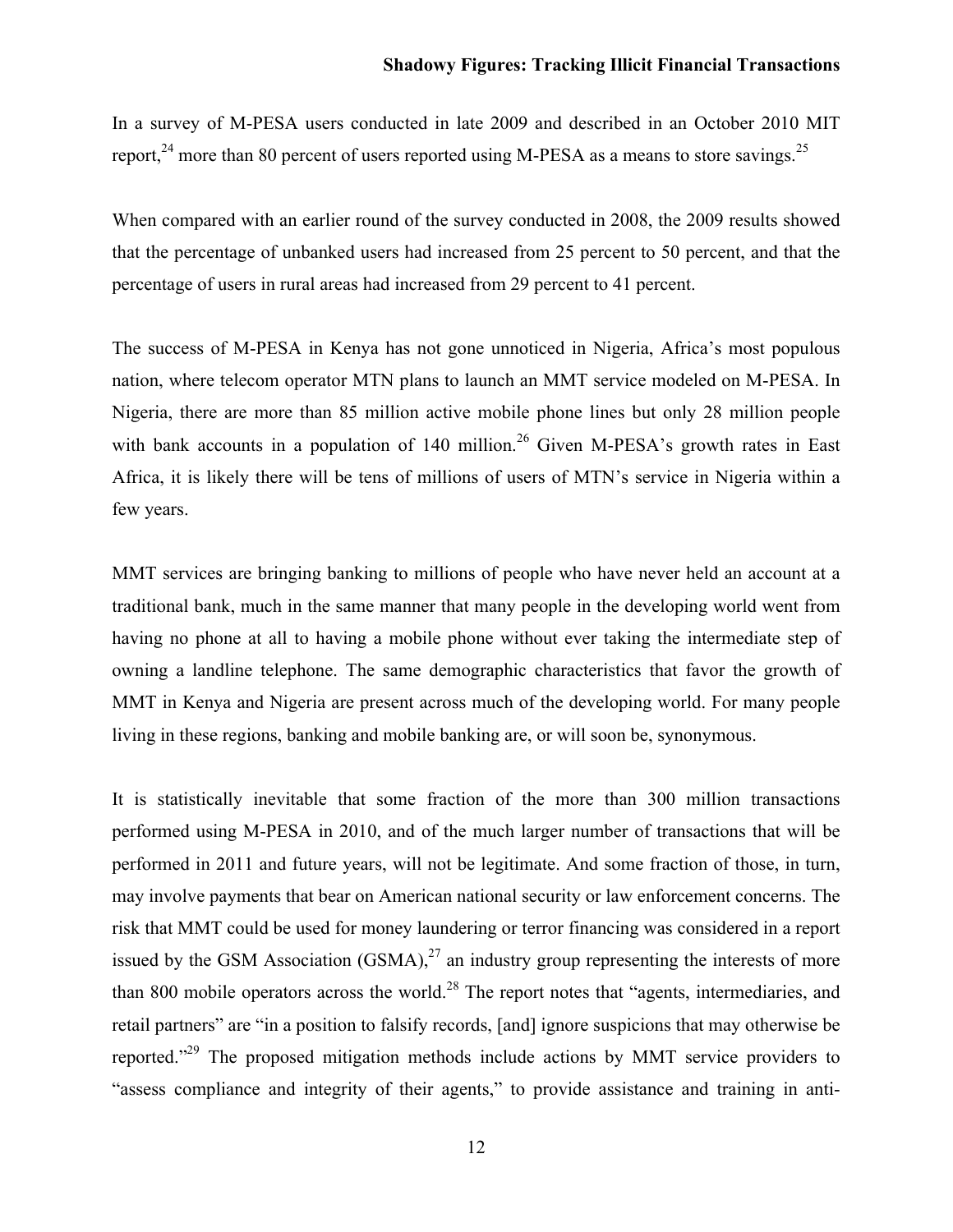money laundering and in combating the financing of terrorism," and to "identify unusual activity and investigate an[d] take corrective action." <sup>30</sup>

While these approaches sound good on paper, they will be hard to deploy effectively on a large scale. According to Safaricom, there are over  $23,000$  M-PESA agents in Kenya alone.<sup>31</sup> With the continuing rollout of M-PESA and similar services across many countries in addition to Kenya, the global number of mobile payment agents will likely soon be in the hundreds of thousands. Even when MMT service providers act with the best of intentions in the agent vetting and monitoring process, it will be impossible to ensure universal integrity. Each of the many agents in MMT services sits at a nexus of transactions. MMT is too new to have generated a significant historical record of publicly disclosed investigations and prosecutions regarding its use to support illicit transactions. However, one of the most important lessons from the cybercrime investigations of the last decade is that those sitting at digital financial transaction nexuses are well positioned to support or engage in illegal activity.

For example, in the New York case *People v. Western Express International, Inc.*, Western Express was alleged to have provided credit and facilitated transactions for buyers and sellers of stolen credit card data using the unregulated digital currencies e-gold and WebMoney.<sup>32</sup> New York State Supreme Court Associate Justice David Saxe, writing for the majority in an April 2011 opinion in the *Western Express* case, explained that the use of digital currencies helped allow transactions to be conducted discreetly and without disclosing true identities:

On each transaction, Western Express earned a commission of between two and five percent. By arranging for these transactions to be conducted in unregulated digital currencies, which were then exchanged for other unregulated currencies, and by knowingly permitting the transactions to be conducted using aliases, Western Express helped the participants avoid detection by governmental regulatory authorities, while itself profiting at each stage of the illegal process.<sup>33</sup>

In the *Western Express* case, the alleged crimes were financial. However, similar methods that exploit the decentralized nature of today's networks could be used to move money to or within a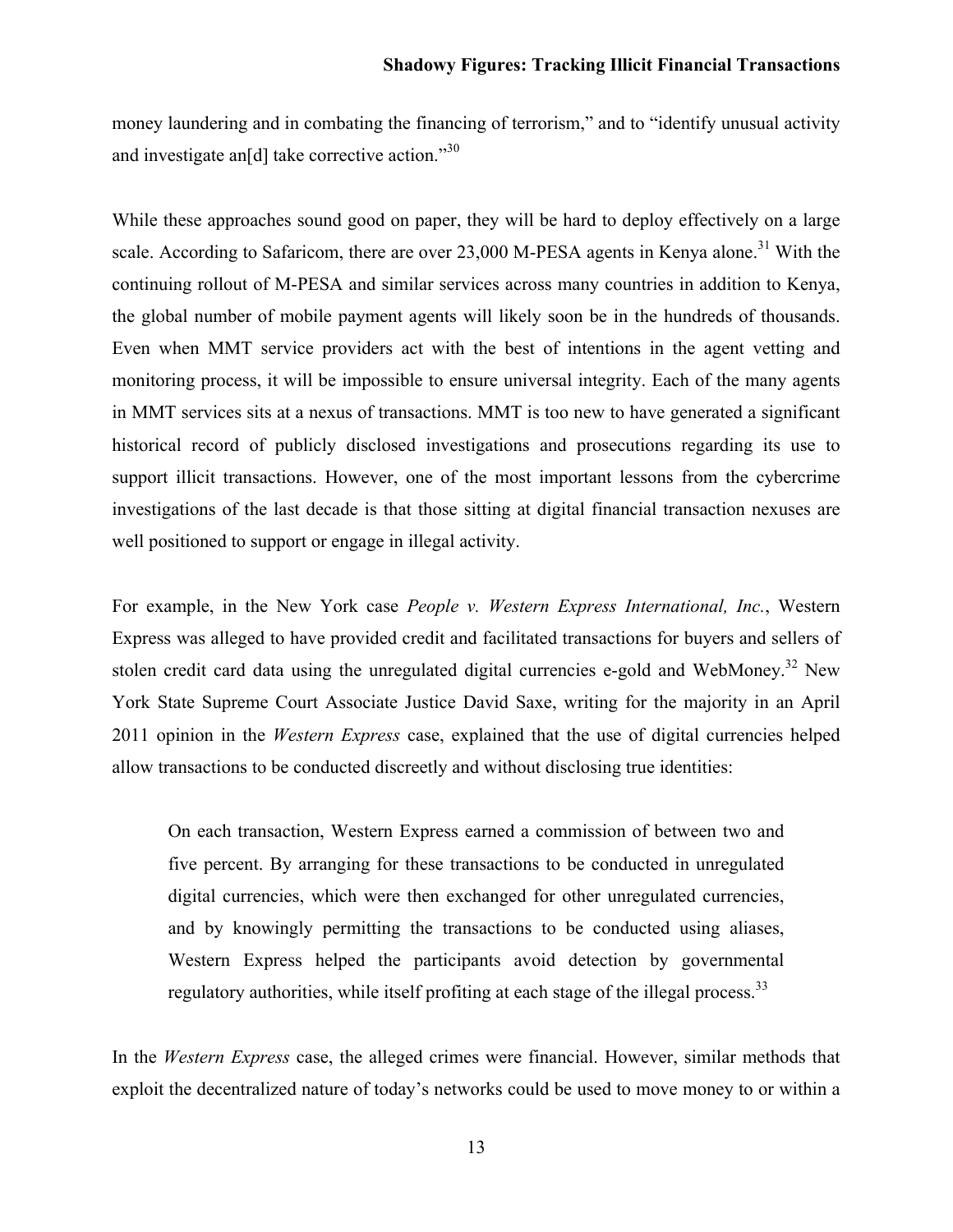terrorist organization, to carry out money laundering, or to support other types of criminal enterprises. Indeed, the April 2011 *Western Express* opinion addressed the broader implications of the Internet with respect to criminal organizations:

Before the advent of widespread use of the Internet, organized criminal organizations were always tangible entities whose location could be pinpointed and whose members could generally be found in relatively close proximity to each other and their victims. The Internet has provided an extraordinarily useful new tool for criminals to perpetrate crimes in entirely new ways.<sup>34</sup>

The combination of MMT and mobile phone networks offers another "extraordinarily useful new tool for criminals to perpetrate crimes in entirely new ways." With the spread of MMT, the network of devices available for possible use in illicit financial transactions includes not only every Internet-connected laptop computer, but almost every mobile telephone as well. In 2010 alone, there were more than 1.6 billion mobile devices sold worldwide,<sup>35</sup> a remarkable number that corresponds approximately to one mobile device sale for every three people in the world aged 15 or over.<sup>36</sup> Notably, 81 percent of the mobile devices sold in 2010 were not smartphones<sup>37</sup>—an important consideration for MMT, which is designed to be usable through basic phone keypad entries. $38$ 

#### **The Way Forward**

Measurement of financial activity, whether at the macro level in terms of GDP or at the micro level in terms of specific transactions, has always been a difficult and highly error-prone exercise. Analysts at the CIA provided a GDP per head figure in the 1986 World Factbook for East Germany that was \$100 higher than that of West Germany—a result that defied common sense and that was later attributed to a significant miscalculation of East German economic output.<sup>39</sup> Despite the dogged attempts by financial analyst Harry Markopolos<sup>40</sup> to alert the Boston and New York offices of the Securities and Exchange Commission to Bernard Madoff's impossible and impossibly consistent returns on investment, only when access to capital dried up during the 2008 financial crisis did Madoff's Ponzi scheme collapse. And, the 2008 financial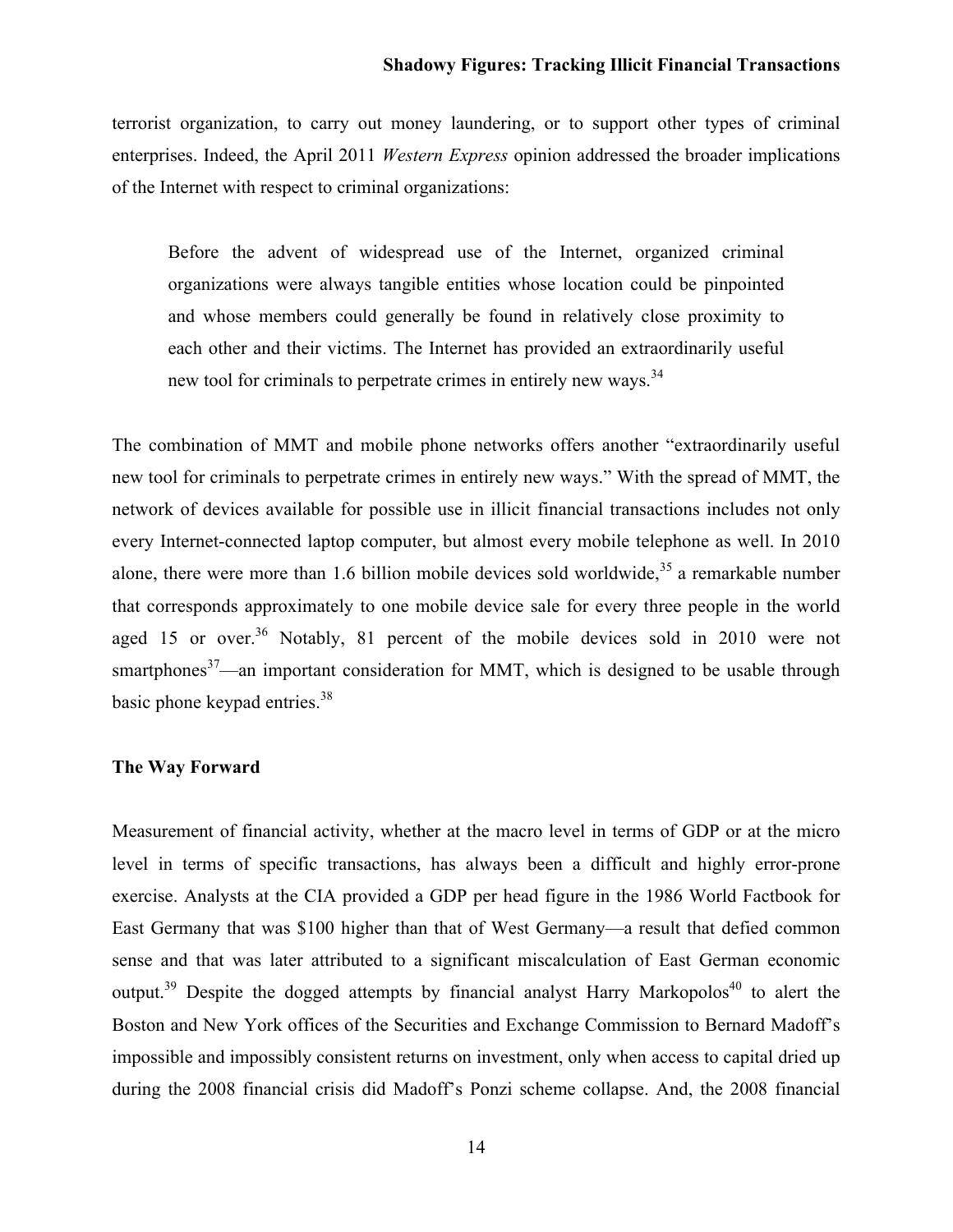crisis illustrated that the economic picture constructed by the organs of the U.S. government tasked with financial and commercial measurement, oversight, and regulation can have significant blind spots.

These examples illustrate that the barriers to observing financial activity can be organizational as well as technological. Accordingly, successfully addressing the complexities of illicit financial transactions in cyberspace will require structural and technological steps taken by regulatory, intelligence, and law enforcement agencies, as well as the private sector.

The framework for interagency and international cooperation and regulation, which was largely drafted in a world before social networking, peer-to-peer networks, and the Internet itself, needs to be modified to address a financial environment in which technologies to facilitate illicit financial activity are proliferating. This means recognizing that multiple stakeholders in government and the private sector will need to collaborate and cooperate on evaluating new financial technologies and their potential for abuse, particularly by transnational terror and criminal organizations.

#### **Fostering Self-Regulation**

One potentially effective alternative to externally imposed regulation that is likely to gain support from the financial community is collaborative self-regulation with input from government. A recent paper from the Society for Worldwide Interbank Financial Telecommunication (SWIFT), a key global player in electronic transactions, acknowledged a "need to explore collaborative solutions . . . to address key regulatory challenges—in particular, to exploit open, flexible, standards-based solutions." The paper goes on to assert the need for entity identification and the capacity to understand which identities are transacting, stating:

A key and tangible example is entity identification. In normal times this is a dull subject: the industry has muddled along for years with multiple identification systems, creating a bonanza for vendors offering data cross-referencing services. This situation now has to change, however, because the regulatory imperative for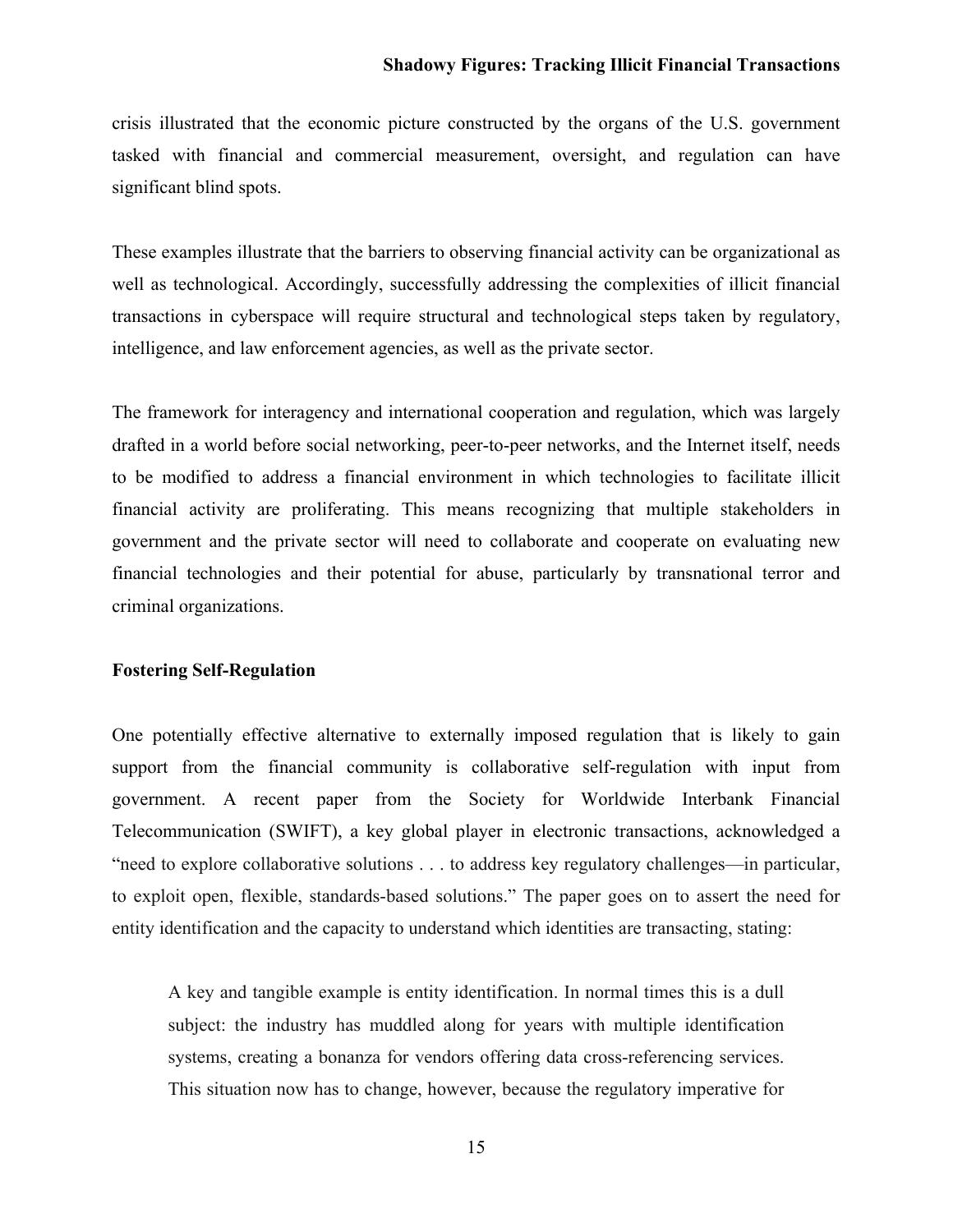transparency dictates that more transaction-related information (especially about derivatives) must be supplied to regulators for risk management purposes (as well as the more traditional market abuse monitoring). $41$ 

While the above language emphasizes derivatives, the broad call for more transaction-related information has direct application to the tracking of illicit transactions. As an entity that has focused on international financial transactions for nearly four decades,<sup>42</sup> SWIFT has a wealth of experience that can be extremely valuable in addressing new modes of money movement. Selfregulation in SWIFT is aided by the common use of a proprietary communications platform by more than 9,000 banking organizations in more than 200 countries.<sup>43</sup>

It is also important to advocate for appropriate forms of self-regulation by MMT service providers, but**,** in doing so**,** to recognize how different that industry is from the traditional banking industry. While traditional banks have a common platform in SWIFT, MMT involves multiple platforms. In addition, while SWIFT participants are often traditional banks, MMT is rapidly turning companies originally structured to deliver mobile voice, data, and video into the primary, and often only, banking platforms for millions of people. MMT service providers do not have a decades-long institutional heritage of developing and deploying systems to identify illicit financial transactions.

Procedures for analyzing MMT transactions of critical national security importance need to be set up well in advance of their use. If, for example, the process of investigating information suggestive of an imminent terrorist threat calls for following a specific movement of money from a source in Europe through a series of MMT transactions, the ability to identify the chain of custody as the money moves in hours or days instead of weeks or months could prove critical.

Collaborative mechanisms should be established not only within but also across the various industries involved in the movement of money. This can enable the MMT providers, the traditional banks, Internet service providers, and governments to track illicit financial flows that may attempt to hopscotch across five, 50, or 500 intermediate points and**,** thus, to counter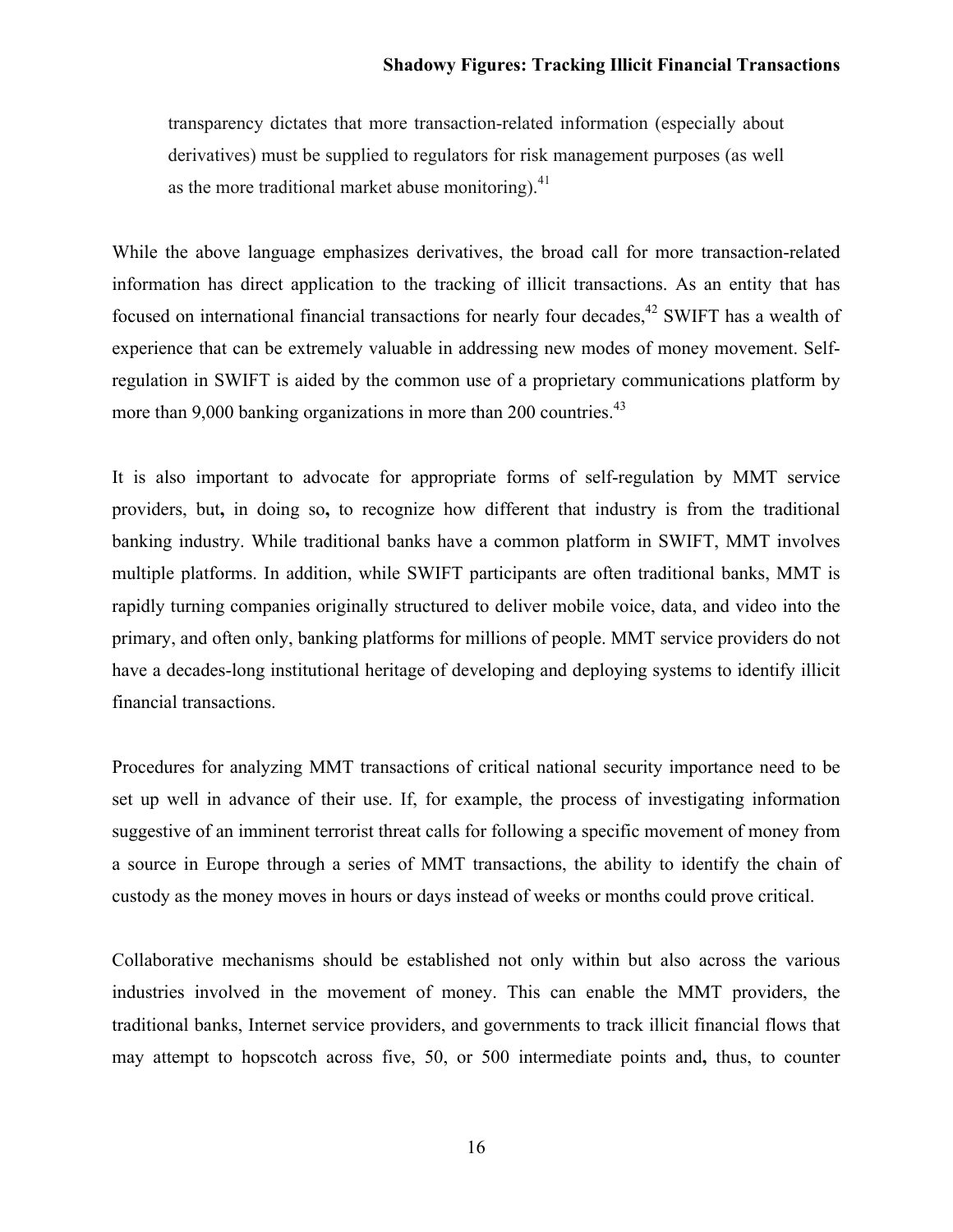obfuscation strategies that would have been prohibitively complex only a few years ago but are within easier reach today.

#### **Government/Industry Collaboration**

In addition to fostering self-regulation within the various industry sectors involved in the movement of money, the U.S. government should establish an interagency government/industry working group or expand the charter of an existing group to focus specifically on emerging financial threats. This group should include intelligence and law enforcement agencies as well as private sector participation from the banking industry and Internet-based businesses**,** including companies that provide or facilitate the use of virtual currencies.

Several existing efforts provide good examples to serve as models or perhaps to play a role in this effort. In December 2010, the National Institute of Standards and Technology, the Science and Technology Directorate of the Department of Homeland Security, and the Financial Services Sector Coordinating Council<sup>44</sup> announced a collaboration<sup>45</sup> to jointly, among other things, "identify and overcome cybersecurity vulnerabilities" and "develop more efficient and effective cybersecurity processes that benefit critical financial services functions and may also benefit other critical infrastructures."<sup>46</sup> Another potential model can be found in the FBI's Business Alliance and Academic Alliance partnerships<sup> $47$ </sup> that engage the American business and academic communities on issues of counterintelligence. While the issues in both cybersecurity and counterintelligence can be different in nature and scope from those involved in tracking illicit financial transactions, there are clear areas of overlap as well. For example, identifying and eliminating vulnerabilities in financial transactions systems that might be exploited to delete or alter records of illicit transactions falls under the umbrella of cybersecurity.

## **Technology**

Technology itself is a critical aspect of the solution in several respects. First, government agencies need to maintain an understanding of the novel methods being used to move money. On June 14, 2011, Bitcoin open source project lead Gavin Andresen gave a presentation to a CIA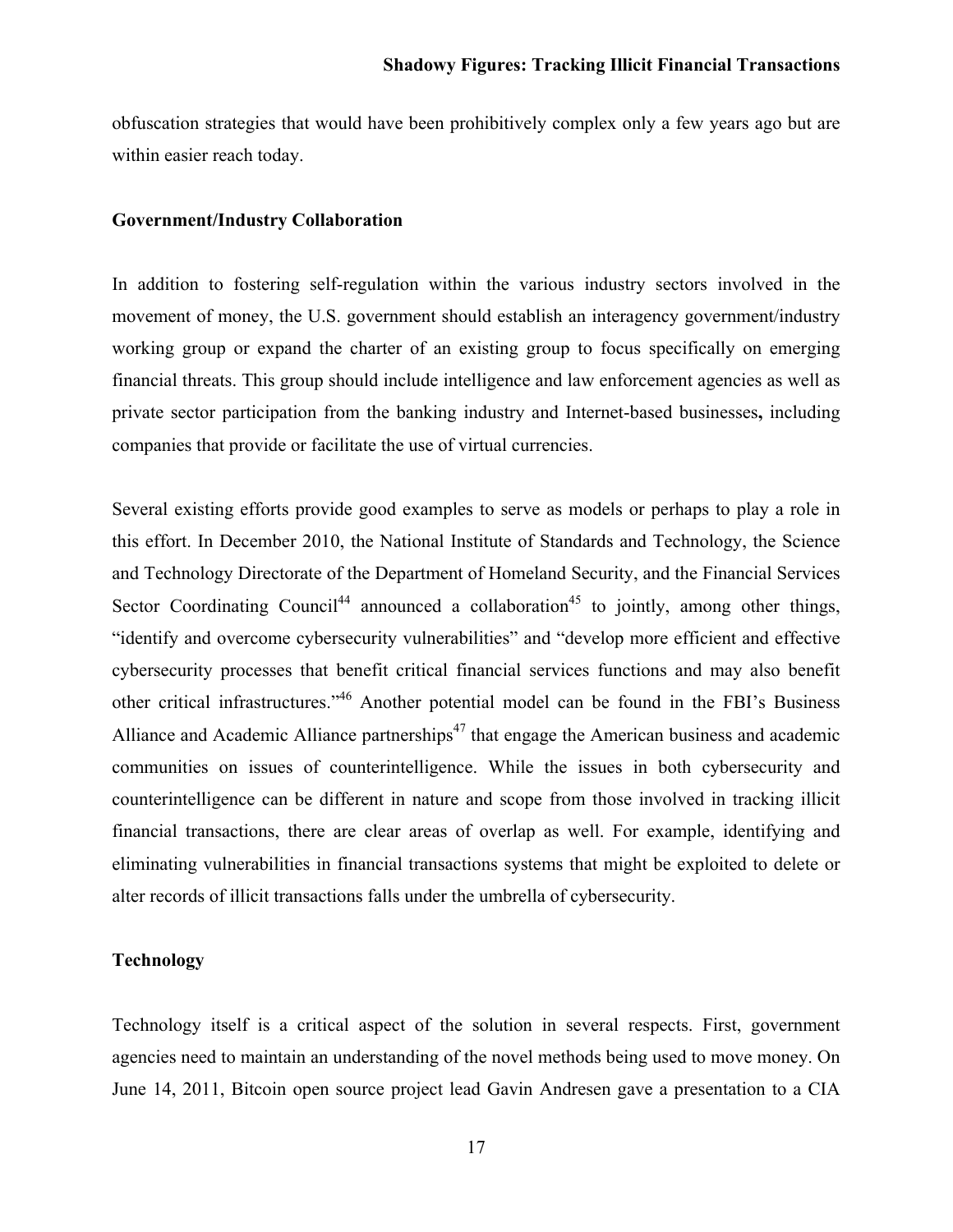conference on emerging technologies.<sup>48</sup> Afterward, Andresen had little to say about the meeting other that it "went well."49 While there was ample speculation as to why Andresen was there, even on Andresen's own forum, the fact that the visit occurred shows that the importance of understanding virtual currencies—and by extension, the wider set of methods that can be used to mask illicit financial transactions—is understood in the intelligence community.

Second, information processing methods that can appropriately detect and trace illicit financial transactions should be developed or, if they exist already in other fields or applications, adopted. One useful precedent lies in methods for anonymizing customer data to allow analysis while simultaneously preserving privacy in more traditional consumer Internet applications.<sup>50</sup> Similarly anonymized data could be generated for transactions conducted using MMT or virtual currencies, and only under proper legal authority could attempts be made to reduce the anonymity of a particular transaction.

Another set of relatively low-tech but still useful solutions pertains to systems that can monitor the premises where MMT agents conduct business. Digital image and video recording is now routinely used in venues as diverse as banks, stores, and taxis. A properly designed system could aim to ensure that cash could only be accepted or disbursed when both the agent and the person providing or accepting the cash were on video. Even though there are various ways a video system could be temporarily disabled or circumvented, it could still provide a disincentive for the conduct of illicit transactions, either with or without agent complicity. As an ancillary benefit, such a system would also increase safety for agents.

### **Cultural Changes**

Cultural shifts within government agencies are another important part of the solution. In many agencies, resources are associated with static, defined categories, strategic shifts are heavily scrutinized both internally and externally, and embracing new technology and new approaches can be politically risky. These characteristics are poorly suited to tracking criminal activity by entities that operate in borderless, streamlined, nonsystematic, multidisciplinary ways.<sup>51</sup> As a recent paper on the fight against terror observed, terrorists "are loosely organized into myriad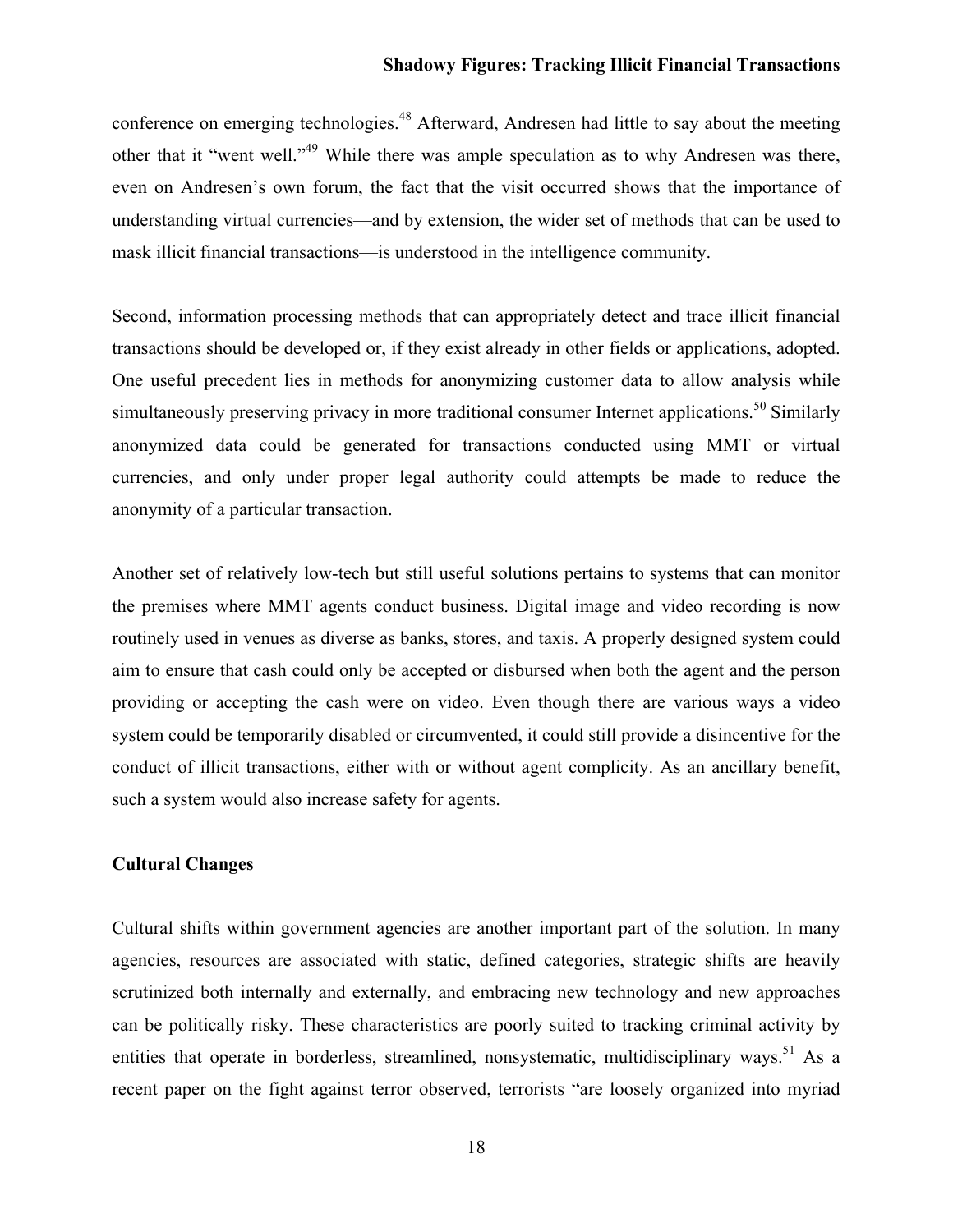cells and flexible networks" and "have virtually no infrastructure for allied forces to target, and their capabilities outlast their leaders,"52—a description that needs only slight modification to be an apt description of the networks that are emerging to support obfuscated financial transactions on the Internet.

In particular, the concept of asymmetry, which is well recognized in the intelligence and military communities,<sup>53</sup> should be explicitly considered with respect to illicit financial transactions. One of the most important tools in addressing these issues relates to defining new ways to acquire and share information about these transactions. In doing so, however, it is important to also avoid creating systems that expose information to such an extent that it is more likely to be improperly divulged, as was the case with the leaks of classified information on Wikileaks.

#### **Privacy**

Finally, any discussion of acquiring and sharing information aimed at combating illicit financial activity conducted using new technologies will involve the issue of privacy rights. As the recent struggle to pass a House of Representatives bill that would have required Internet service providers to store certain types of information for 18 months shows,<sup>54</sup> there are highly divergent views in the legislative and broader community on how to achieve the proper balance between preserving privacy and preventing criminal activity.

There are no easy answers regarding how to achieve this balance. However, those involved in developing solutions to the challenges posed by illicit financial transactions can assist the legislative process by explaining the types of information available under different monitoring models and the extent and manner to which that information could possibly be tied to specific transactions or individuals. While this will not eliminate the existence of highly divergent views on privacy, it will at least help ensure that decisions regarding what solutions to implement are made with an informed understanding of their privacy implications.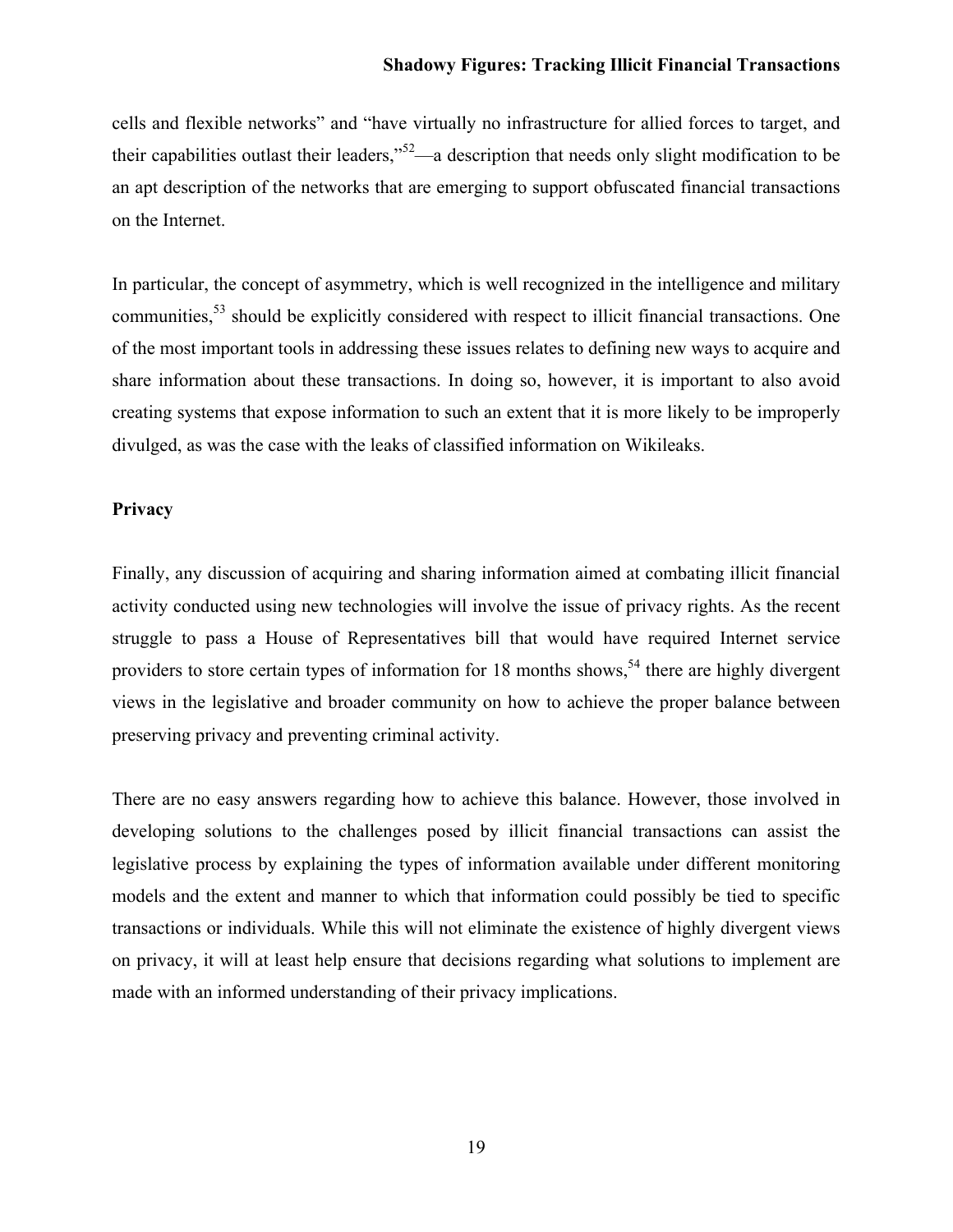# **Conclusions**

For the United States to ensure its national and financial security, the ability to understand the massive flow of digital information that is the global financial system today, from micro to macro, and from *baht* to Bitcoins, is of fundamental importance. Where once the numbered Swiss bank account, the wire transfer to a shell corporation, or, as in *All the President's Men*, a paper bag containing \$25,000 in cash were primary means for covert financial activity, the Internet and mobile phone networks are the potential setting for a vastly expanded set of new, digital avenues for conducting hidden transactions.

Given the rate of change of the digital landscape, any set of solutions constructed based on a single snapshot in time will quickly become obsolete. However, by creating the collaborations, regulatory frameworks, and technologies that reflect today's more fluid and diverse financial transaction environment, government and industry will be better positioned to address illicit transactions today and to adapt to address those of the future.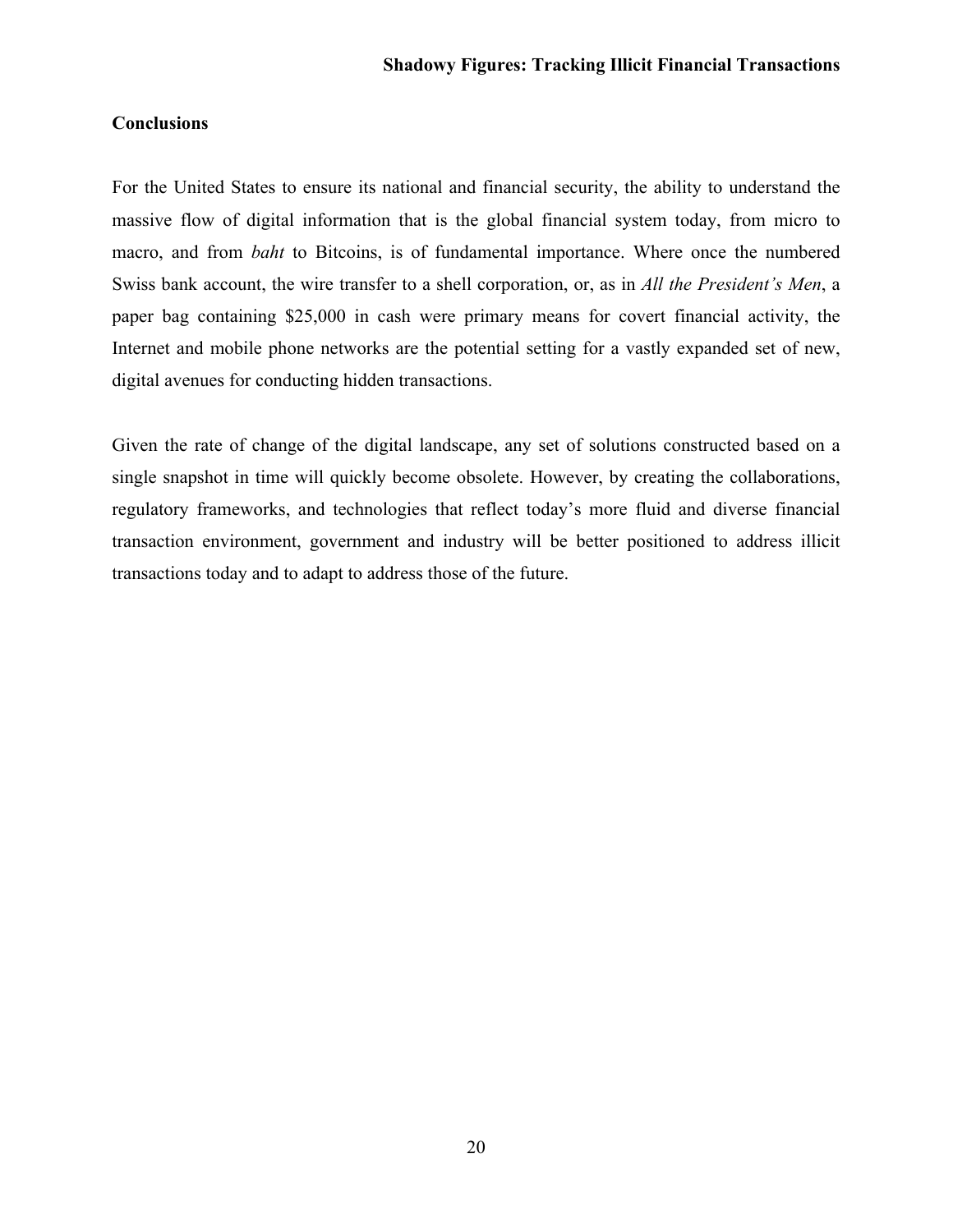#### **Notes**

<sup>1</sup> William Goldman, script for *All The President's Men* (based on the book of the same name by Carl Bernstein and Bob Woodward), Internet Movie Script Database, [accessed July 15, 2011, http://www.imsdb.com/scripts/All](http://www.imsdb.com/scripts/All-the-President%27s-Men.html)the-President's-Men.html.

 $2$  Hawala is a money transfer system that has its roots in the Islamic world. In a Hawala transfer, money can be provided to an operator in one country and disbursed to the recipient by an operator in another country. See "Hawala Definition," *Duhaime Legal Dictionary*,<http://www.duhaime.org/LegalDictionary/H/Hawala.aspx>.

<sup>3</sup> Nikos Passas, "Hawala and Other Informal Value Transfer Systems: How to Regulate Them?," Special Issue: Regulation, Risk and Corporate Crime in a "Globalised" Era, *Risk Management* 5, no. 2 (2003): 49-59.

<sup>4</sup> Kim Zetter, "Bullion and Bandits: The Improbable Rise and Fall of E-Gold," *Wired*, June 9, 2011, [http://www.wired.com/threatlevel/2009/06/e-gold/all](http://www.duhaime.org/LegalDictionary/H/Hawala.aspx).

<sup>5</sup> "Digital Currency Business E-Gold Indicted For Money Laundering And Illegal Money Transmitting," U.S. Department of Justice, last modified April 27, 2011, accessed [June 23, 2011, http://www.justice.gov/criminal/](http://www.justice.gov/criminal/cybercrime/egoldIndict.htm)  cybercrime/egoldIndict.htm.

 $<sup>6</sup>$  Ibid.</sup>

 $<sup>7</sup>$  Ibid.</sup>

<sup>8</sup> Robert Lemos, "E-Gold pleads guilty to money laundering," *SecurityFocus*, last modified July 23, 2008, accessed July 23, 2010, [http://www.securityfocus.com/news/11528.](http://www.securityfocus.com/news/11528)

<sup>9</sup> Satoshi Nakamoto, "Bitcoin: A Peer-to-Peer Electronic Cash System," accessed July 23, 2011, <http://www.bitcoin.org/bitcoin.pdf>.

<sup>10</sup> Annie Lowrey, "My Money Is Cooler Than Yours: Why the new electronic currency Bitcoin is a favorite of libertarian hipsters and criminals," *Slate*[, last modified May 18, 2011, accessed July 16, 2011, http://www.slate.com/](http://www.slate.com/id/2294980/)  id/2294980/.

<sup>11</sup> Detailed charts regarding recent bitcoin transactions and other statistics are available at *bitcoin charts*, accessed July 23, 2011, <http://bitcoincharts.com/markets/>.

<sup>12</sup> Michael Protos, "Digital currency makes cocaine and heroin deliveries as easy as Domino's," *Government Computer News*, last modified June 9, 2011, accessed July 17, 2011, http://gcn.com/articles/2011/06/09/bitcoins[digital-currency-silk-road-charles-schumer-joe-manchin.aspx?s=gcndaily\\_100611.](http://gcn.com/articles/2011/06/09/bitcoins-digital-currency-silk-road-charles-schumer-joe-manchin.aspx?s=gcndaily_100611)

<sup>13</sup> "Manchin Urges Federal Law Enforcement to Shut Down Online Black Market for Illegal Drugs," press release from the office of Senator Joe Manchin (D-W.V.), last modified June 6, 2011, accessed July 17, 2011, http://manchin.senate.gov/public/index.cfm/press-releases?ContentRecord\_id=aeae6e96-7d88-4fed-811b[f0d7f3bc1636&ContentType\\_id=ec9a1142-0ea4-4086-95b2-b1fc9cc47db5&Group\\_id=e3f09d56-daa7-43fd-aa8b](http://manchin.senate.gov/public/index.cfm/press-releases?ContentRecord_id=aeae6e96-7d88-4fed-811b-f0d7f3bc1636&ContentType_id=ec9a1142-0ea4-4086-95b2-b1fc9cc47db5&Group_id=e3f09d56-daa7-43fd-aa8b-bd2aeb8d7777)bd2aeb8d7777.

<sup>14</sup> BK Linden, "Q1 2011 Linden Dollar Economy Metrics Up, Users and Usage Unchanged" *Second Life*, last modified May 6, 2011, accessed August 1, 2011, http://community.secondlife.com/t5/Featured-News/Q1-2011- [Linden-Dollar-Economy-Metrics-Up-Users-and-Usage/ba-p/856693.](http://community.secondlife.com/t5/Featured-News/Q1-2011-Linden-Dollar-Economy-Metrics-Up-Users-and-Usage/ba-p/856693)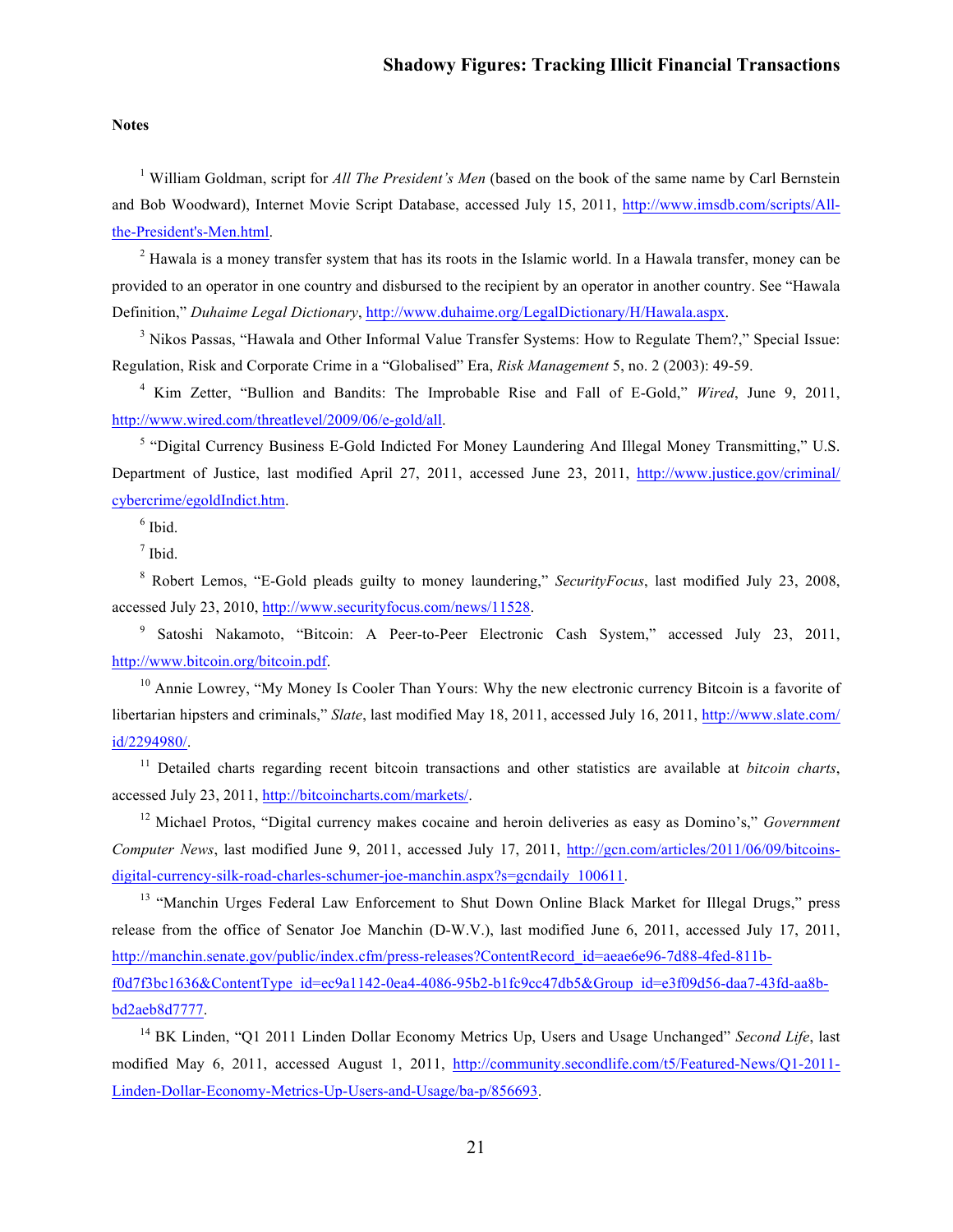<sup>15</sup> Edward Castronova, "A cost-benefit analysis of real-money trade in the products of synthetic economies," *Info* 8, no. 6 (2006): 51-68.

<sup>16</sup> Richard Heeks, "Current Analysis and Future Research Agenda on 'Gold Farming': Real-World Production in Developing Countries for the Virtual Economies of Online Games" (IDPM Working Papers, Institute for Development Policy and Management, School of Environment and Development, University of Manchester, U.K., 2008): 2.

 $17$  Ibid., 64.

<sup>18</sup> "Samoa," *CIA World Factbook*, [https://www.cia.gov/library/publications/the-world-factbook/geos/ws.html.](https://www.cia.gov/library/publications/the-world-factbook/geos/ws.html)

<sup>19</sup> Choe Sang-Hun, "Seoul Warns of Latest North Korean Threat: An Army of Online Gaming Hackers," *New York Times*[, last modified August 4, 2011, accessed August 5, 2011,](http://www.nytimes.com/2011/08/05/world/asia/05korea.html?_r=1) http://www.nytimes.com/2011/08/05/world/ asia/05korea.html.

<sup>20</sup> Ronny Kerr, "Zynga to make \$500 million for Facebook in 2011," Vator News, accessed July 7, 2011, [http://vator.tv/news/2011-07-07-zynga-to-make-500-million-for-facebook-in-2011.](http://vator.tv/news/2011-07-07-zynga-to-make-500-million-for-facebook-in-2011)

<sup>21</sup> Justin Smith and Charles Hudson, "Inside Virtual Goods: The U.S. Virtual Goods Market 2010-2011," *Inside Network*, accessed July 22, 2011, <http://www.insidevirtualgoods.com/us-virtual-goods/>.

<sup>22</sup> "Mobile money users in India to reach 10 crore by 2015," *EE Times India*, last modified June 28, 2011, accessed July 17, 2011[, http://www.eetindia.co.in/ART\\_8800645790\\_1800005\\_NT\\_8f80498c.HTM](http://www.eetindia.co.in/ART_8800645790_1800005_NT_8f80498c.HTM).

<sup>23</sup> "M-Pesa Moved Sh727 Billion Last Year," *Mobile Money Africa*, last modified July 5, 2011, accessed July 17, 2011, [http://mobilemoneyafrica.com/?p=3757.](http://mobilemoneyafrica.com/?p=3757) The annual total of 727 Kenyan shillings corresponds to a daily average of 2 billion Kenyan shillings. The corresponding average daily volume figure of over \$24 million is a conservative calculation using an exchange rate of 81 Kenyan shillings to the dollar. During 2010, the exchange rate varied from about 75 to about 82 shillings to the dollar and was below 81, often by a substantial amount, for much of the year. See "US Dollar (USD) in Kenyan Shilling (KES)," *Google Finance*, http://www.google.com/ finance?q=USDKES [for historical exchange rates between the two currencies.](http://www.google.com/finance?q=USDKES)

 $^{24}$  William Jack and Tavneet Suri, "The Economics of M-PESA: An Update," MIT, last modified October 2010, accessed July 17, 2011, [http://www.mit.edu/~tavneet/M-PESA\\_Update.pdf](http://www.mit.edu/~tavneet/M-PESA_Update.pdf).

 $^{25}$  "Savings" was defined in the MIT survey as holding funds for more than 24 hours.

<sup>26</sup> Biodun Coker, "Safaricom's mobile money services rakes in N1.34trn," *BusinessDay*, last modified July 8, [2011, accessed July 17, 2011, http://www.businessdayonline.com/NG/index.php/markets/companies-and-market/](http://www.businessdayonline.com/NG/index.php/markets/companies-and-market/24274-safaricoms-mobile-money-services-rakes-in-n134trn) 24274-safaricoms-mobile-money-services-rakes-in-n134trn.

<sup>27</sup> Marina Solin and Andrew Zerzan, "Mobile Money: Methodology for Assessing Money Laundering and Terrorist Financing Risks," The GSM Association, last modified January 2010, accessed July 17, 2011, [http://www.ifc.org/ifcext/gfm.nsf/AttachmentsByTitle/Tool10.11.GSMAMethodology-AssessingAMLRisk/\\$FILE/](http://www.ifc.org/ifcext/gfm.nsf/AttachmentsByTitle/Tool10.11.GSMAMethodology-AssessingAMLRisk/$FILE/Tool+10.11.+GSMA+Methodology+-+Assessing+AML+Risk.pdf) Tool+10.11.+GSMA+Methodology+-+Assessing+AML+Risk.pdf.

<sup>28</sup> "About Us," *GSM World*, accessed August 1, 2011,<http://www.gsmworld.com/about-us/index.htm>.

 $29$  Solin and Zerzan, "Mobile Money," 16.

<sup>30</sup> Ibid., 17.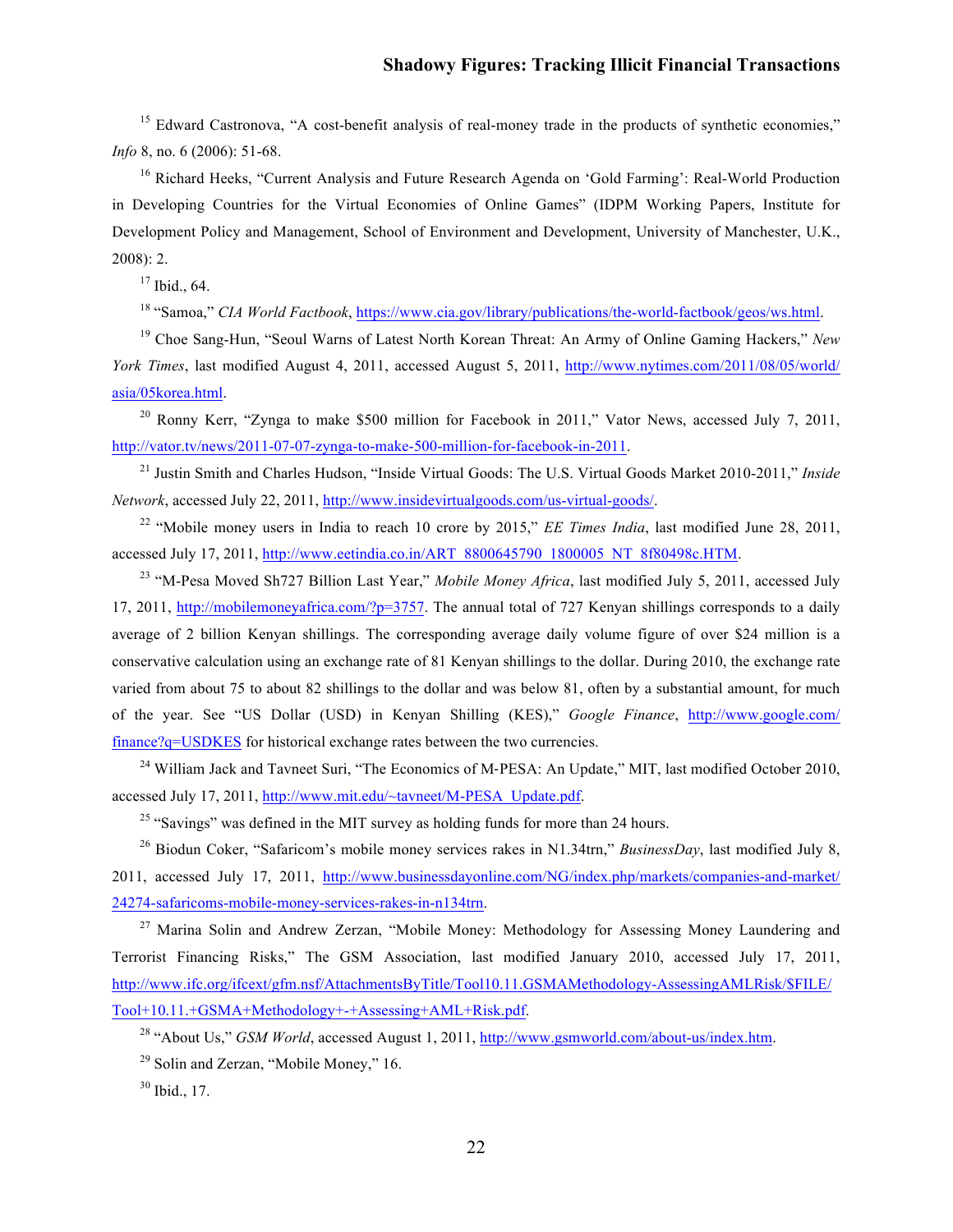<sup>31</sup> "M-PESA Agents," Safaricom,<http://www.safaricom.co.ke/index.php?id=252>.

 $32$  People v. Western Express Intl., Inc., N.Y. Slip Op 03136 (App. Div., 1st Dept. 2011).

<sup>33</sup> "Decision denying motion to dismiss appeal," New York Supreme Court, Appellate Division, First Department, last modified April 19, 2011, accessed July 20, [2011, http://www.courts.state.ny.us/REPORTER/](http://www.courts.state.ny.us/REPORTER/3dseries/2011/2011_03136.htm)  3dseries/2011/2011\_03136.htm.

 $^{34}$  Ibid.

<sup>35</sup> "Gartner Says Worldwide Mobile Device Sales to End Users Reached 1.6 Billion Units in 2010; Smartphone Sales Grew 72 Percent in 2010," Gartner, Inc., last modified February 9, 2011, accessed July 21, 2011. <http://www.gartner.com/it/page.jsp?id=1543014>.

<sup>36</sup> The CIA World Factbook states that 73.8 percent of the global population of 6.9 billion is aged 15 or over. See ["World," CIA World Factbook, accessed July 21, 2011,](https://www.cia.gov/library/publications/the-world-factbook/geos/xx.html) https://www.cia.gov/library/publications/the-worldfactbook/geos/xx.html.

<sup>37</sup> "Worldwide Mobile Device Sales," Gartner.

<sup>38</sup> Sending money in M-PESA is accomplished by selecting a menu option on the phone, entering the recipient's phone number, and a PIN. A confirmation is sent to both the sender and recipient via SMS. See "Send (Transfer) Money," Safaricom, accessed July 22, 2011, <http://www.safaricom.co.ke/index.php?id=268>.

 $39$  The CIA's economic analysts charged with estimating the economic output of the two Germanys employed different methodologies, and apparently did so in a state of relative isolation from one another. See "The Tyrannical Numbers," Central Intelligence Agency, last modified July 7, 2008, accessed July 19, 2011, [https://www.cia.gov/library/center-for-the-study-of-intelligence/csi-publications/books-and-monographs/cia](https://www.cia.gov/library/center-for-the-study-of-intelligence/csi-publications/books-and-monographs/cia-assessments-of-the-soviet-union-the-record-versus-the-charges/tyran.html)assessments-of-the-soviet-union-the-record-versus-the-charges/tyran.html.

<sup>40</sup> Ross Kerber, "The Whistleblower," *The Boston Globe*, last modified January 8, 2009, accessed July 16, 2011, [http://www.boston.com/business/articles/2009/01/08/the\\_whistleblower/?s\\_campaign=8315](http://www.boston.com/business/articles/2009/01/08/the_whistleblower/?s_campaign=8315).

<sup>41</sup> "Facing the Unknown: Building a strategy for regulatory compliance in an uncertain landscape," SWIFT white paper, last modified June 2011, accessed July 19, 2011, http://www.swift.com/resources/documents/ [SWIFT\\_Regulatory\\_White\\_paper\\_201106\\_FINAL.pdf.](http://www.swift.com/resources/documents/SWIFT_Regulatory_White_paper_201106_FINAL.pdf)

<sup>42</sup> SWIFT was established in the early 1970s. See "SWIFT History," SWIFT, accessed July 22, 2011, [http://www.swift.com/about\\_swift/company\\_information/swift\\_history.page](http://www.swift.com/about_swift/company_information/swift_history.page).

<sup>43</sup> "Company Information," SWIFT, accessed July 22, 2011, <http://www.swift.com/info>.

<sup>44</sup> FSSCC members include many of the largest companies in the American financial industry. See "Council [Members," Financial Services Sector Coordinating Council, accessed July 22, 2011, https://www.fsscc.org/fsscc/](https://www.fsscc.org/fsscc/about/members.jsp)  about/members.jsp.

<sup>45</sup> Elizabeth Montalbano, "Government, Financial Industry Launch Cybersecurity Collaboration," *InformationWeek*[, December 7, 2010, accessed July 22, 2011, http://www.informationweek.com/news/government/](http://www.informationweek.com/news/government/security/228600170)  security/228600170.